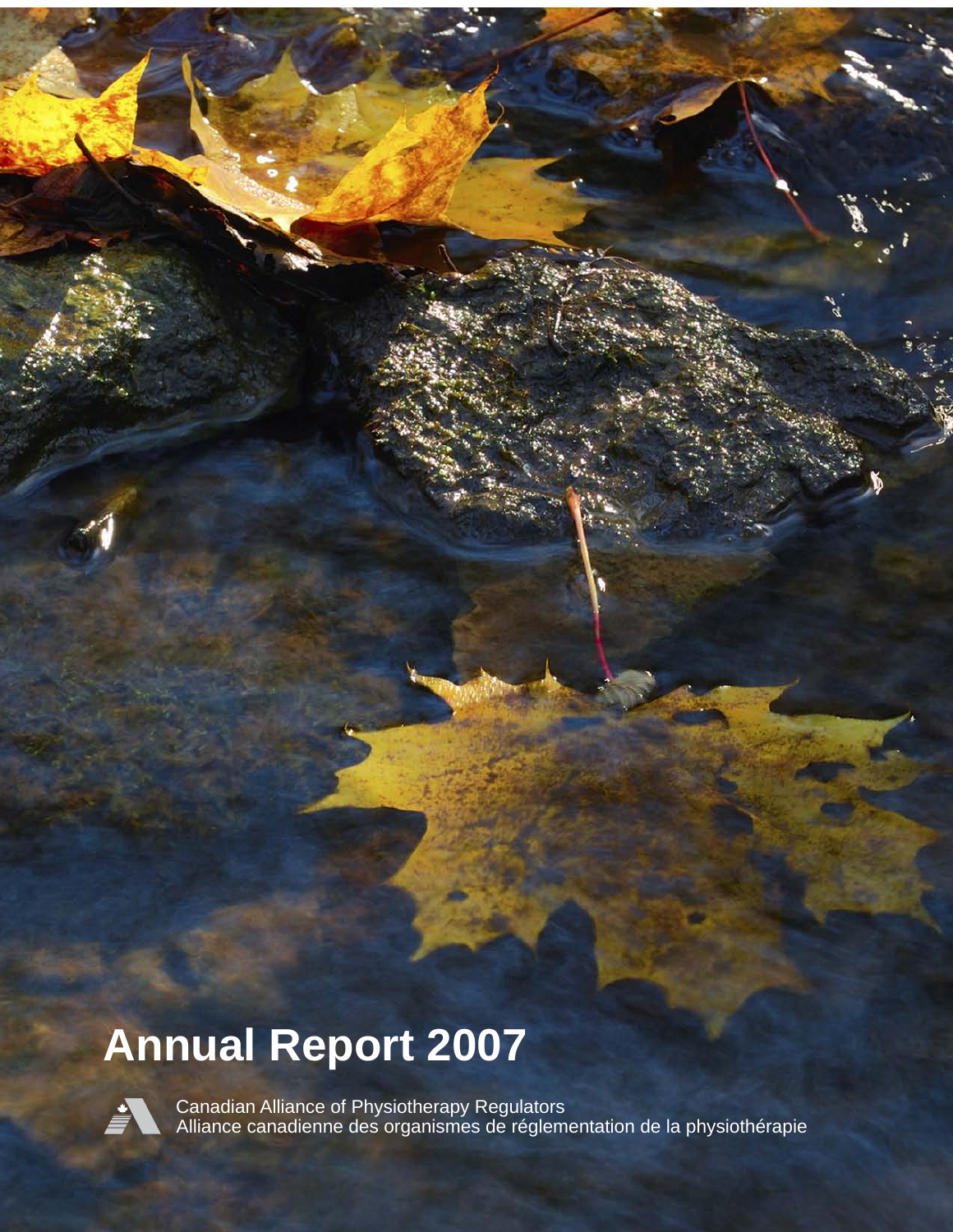The Canadian Alliance of Physiotherapy Regulators (The Alliance) is the national federation of provincial physiotherapy regulators committed to the development and improvement of regulatory standards of practice for physiotherapists.

### **Vision**

The Alliance is a respected leader recognized nationally and internationally for excellence in evaluation services and regulatory policy development.

### **Mission**

The Canadian Alliance of Physiotherapy Regulators provides leadership and support to assist its members in fulfilling their public interest mandate through its core activities:

#### **Evaluation Services**

- **To administer the Physiotherapy Competency Exam,**
- To administer the Credentialing program, and
- To undertake related research, development, implementation, evaluation and improvement.

#### **Knowledge Management**

- To collect data and serve as an information source for member regulators (e.g. national aggregate health human resource data), and
- To analyze, interpret, summarize and communicate information relevant to regulation in a way that transforms information to knowledge and increases its value to member regulators and other stakeholders.

#### **Project Management**

- To coordinate and facilitate the establishment and completion of projects of mutual interest and high priority to member regulators, and
- To enable consistency in competency standards and practice requirements for member regulators for whom that has importance.

#### **Representation**

 To provide a cohesive voice on issues related to physiotherapy regulation nationally and internationally.

### **Values**

The Alliance believes in:

- **Being just, fair, respectful, honest and open**
- **Being responsive to stakeholders**
- **Ethical conduct and behaviour**
- **Fiscal responsibility**
- **Protection of the public interest directing our decision making**
- Working in partnership with others
- Respecting confidentiality
- Being proactive, flexible, dynamic and innovative
- **Self-regulation for the profession**
- Respect for diversity of opinion
- **Equity and accessibility**
- **Building consensus**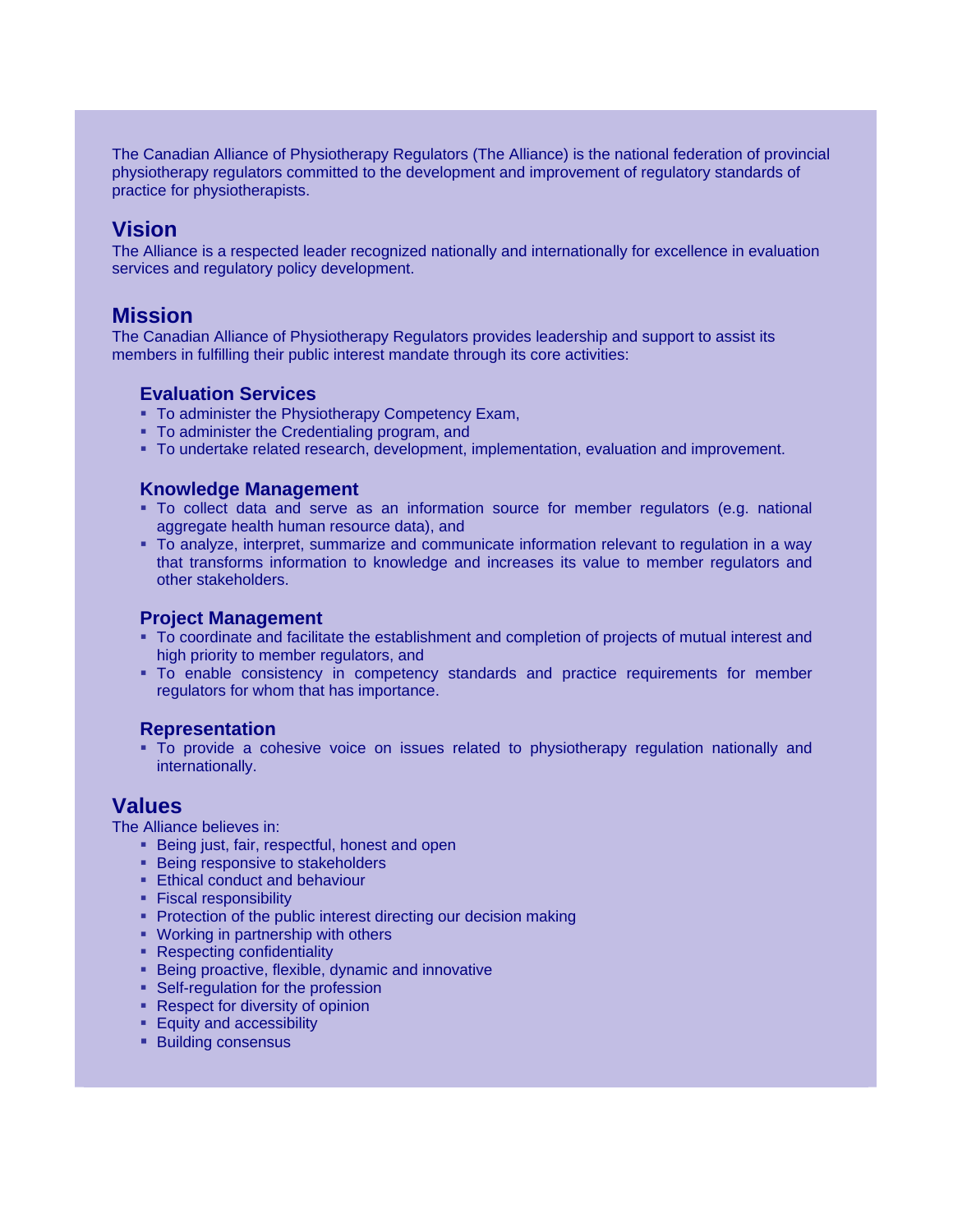#### **Regulator Members**

Yukon Consumer Services College of Physical Therapists of British Columbia College of Physical Therapists of Alberta Saskatchewan College of Physical Therapists College of Physiotherapists of Manitoba College of Physiotherapists of Ontario Ordre professionnel de la physiothérapie du Québec College of Physiotherapists of New Brunswick Nova Scotia College of Physiotherapists Prince Edward Island College of Physiotherapists Newfoundland and Labrador College of Physiotherapists

#### **Affiliate Member**

Federation of State Boards of Physical Therapy

#### **Board of Directors 2007/2008**

Fiona Charbonneau, Yukon Ruth Koenig, Yukon Marilyn Atkins, British Columbia Brenda Hudson, British Columbia Harry Davis, Alberta Dianne Millette, Alberta Donna Fracchia, Saskatchewan Lesley Stamatinos, Saskatchewan John Parry, Saskatchewan Brenda McKechnie, Manitoba Gisèle Pereira, Manitoba Jan Robinson, Ontario Karen Lee, Ontario Louise Bleau, Québec Paul Castonguay, Québec Rebecca Bourdage, New Brunswick Andrea Bragdon, New Brunswick Tara Mercier, Nova Scotia Joan Ross, Nova Scotia Sarah Gaudet, Prince Edward Island Joyce Ling, Prince Edward Island Raeleen Baggs, Newfoundland and Labrador Deborah Noseworthy, Newfoundland and Labrador

#### **Partners**

Accreditation Council for Canadian Physiotherapy Academic Programs Canadian Physiotherapy Association Canadian Universities Physical Therapy Academic Council

### **Contents**

- **2** Members, Directors, Partners
- **3** President's message
- **4** Chief Executive Officer's message
- **5** Evaluation Services
- **7** Governance and Nominations Committee Registrars' Committee
- **8** Accreditation Council for Canadian Physiotherapy Academic Programs Manual Therapy Steering Committee
- **9** National Physiotherapy Advisory Group Recognizing our Leaders
- **11** Financial Statements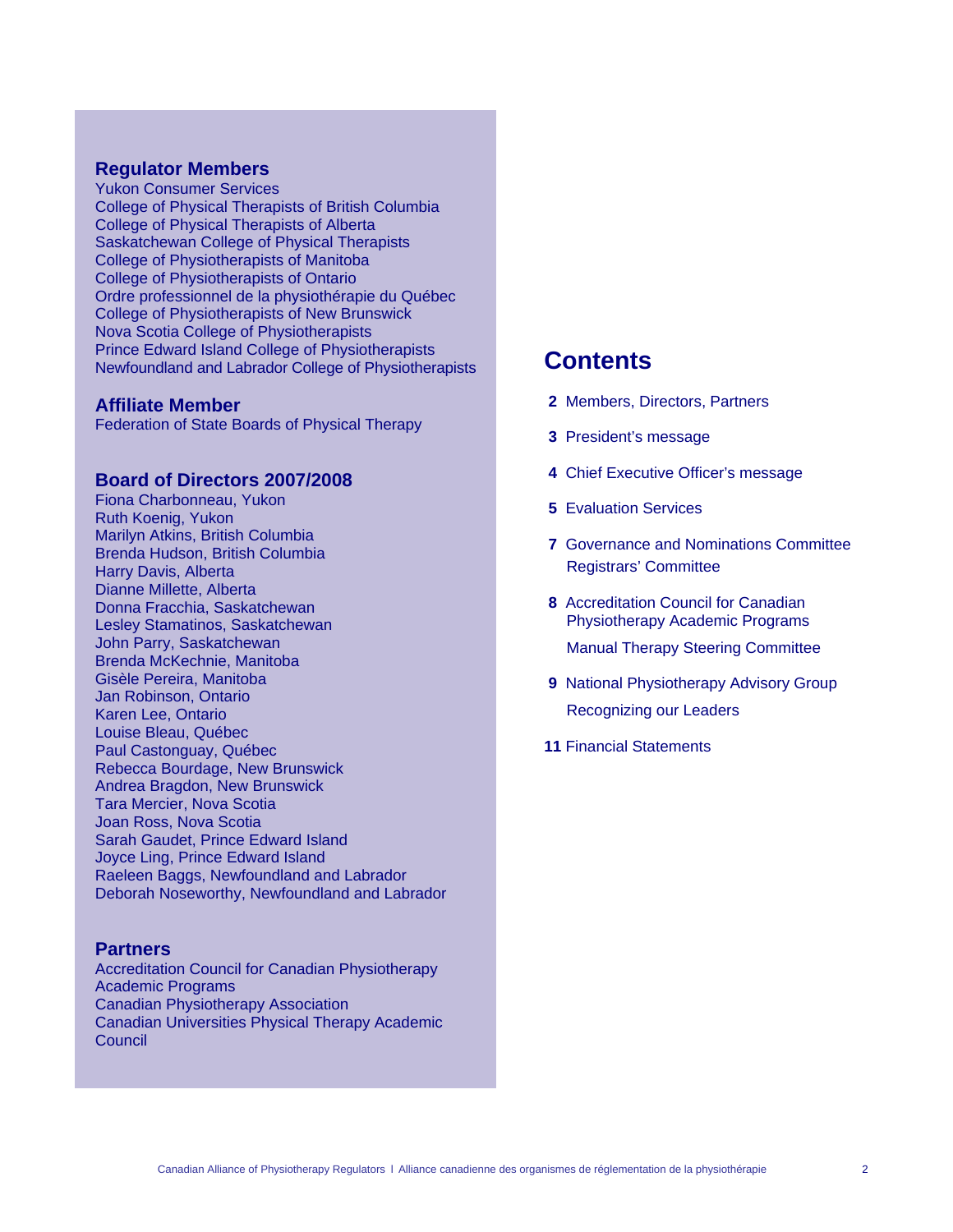## **President's message**

As I end my second term as President and Chair of the Canadian Alliance of Physiotherapy Regulators (The Alliance), I would like to thank the Board of Directors for the confidence they have placed in me by allowing me to serve in this role. I have been committed to respecting the unique qualities, needs and contributions of the individual members while working towards the betterment of the organization as a whole.

Regulatory roles and responsibilities are ever evolving. It is important for The Alliance to reflect on the implications of globalization and pressures from stakeholders to facilitate integration of the internationally educated physiotherapist while ensuring that standards of practice are maintained. As a strategic organization, we need to be mindful of these issues and formulate and implement strategy to carry us into the future.

As an organization committed to excellence in evaluation services, The Alliance has completed or initiated a number of important projects with this in mind. Credentialing standards were revised following the completion of the Best Practices IV project. The Analysis of Practice will provide us with an updated blueprint for the Physiotherapy Competency Examination. The plain language review of communication documents for applicants and candidates and the addition of a position to address client service will positively contribute to operations.

The Alliance has and continues to collaborate with partners in initiatives that address the integration of internationally educated physiotherapists in the development of examination skills preparation resources, a common orientation program on the Canadian health system and a comprehensive bridging program.

In October 2007, Yukon Consumer Services became the newest Member of The Alliance with the

expansion of the Board of Directors from 20 to 22. On behalf of the organization, I wish them a warm welcome.

The Alliance depends on the work of many volunteers who contribute to its success. Without those individuals, much of the progress made would not have occurred. I would like to thank the Board and committee members and chairs for their work over the past year. I extend my appreciation to our Directors who have left office: Alison Baldwin (Manitoba), Andrea Bragdon (New Brunswick), Margaret Butler (Newfoundland and Labrador), Donna Fracchia (Saskatchewan) and Lori Ferrish (Prince Edward Island). Thanks as well to the members of the Executive Committee for their time and efforts.

On behalf of the Board of Directors, I would like to express appreciation to The Alliance staff for their continued dedication and hard work.

I wish to commend Joseph Vibert for his hard work, dedication and energy, who in 2007 ably served The Alliance and the profession as Chief Executive Officer on a contract basis. I am very happy that he will continue in that position on a permanent basis.

I look forward to our 2008 annual meetings in Saint John, where we will determine priority activities in order to strategically move the organization ahead. Thanks are due to the College of Physiotherapists of New Brunswick for hosting these meetings. We should all be proud of our accomplishments so far and continue to collaborate and work together to achieve the goals of The Alliance.

As I pass the torch to my successor, I wish him/her and The Alliance every success for the future.

Paul Castonguay President

**Executive Committee** Paul Castonguay, President Brenda Hudson, Vice-President Jan Robinson, Treasurer Gisèle Pereira, Member-at-Large Joseph Vibert, CEO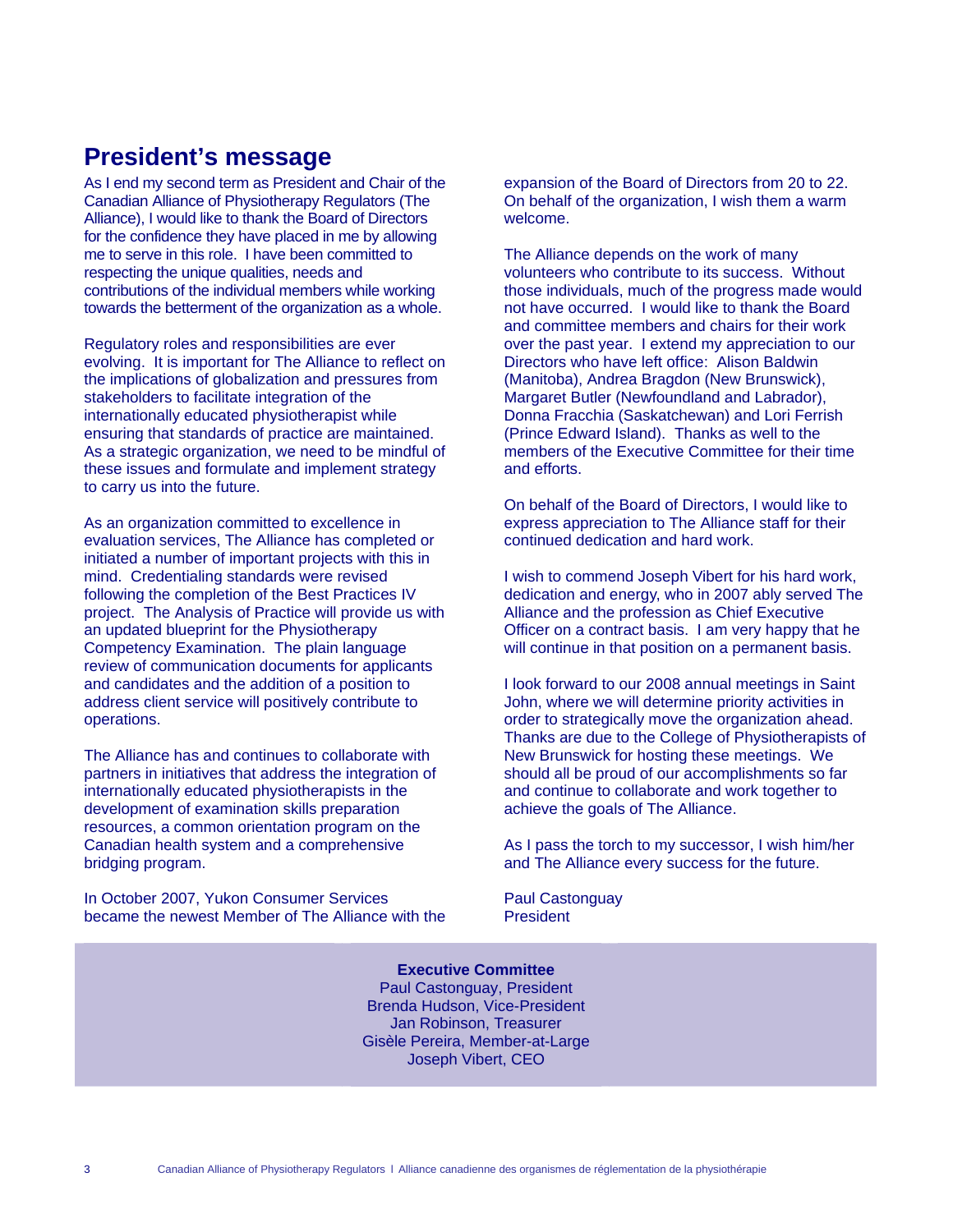## **Chief Executive Officer's message**

The 2007/2008 business year was a busy time for The Alliance. A number of key initiatives were completed and several new projects were started. We continued to implement the new governance model that was approved in 2006; opportunities for improvement were identified and priorities designated; and we remained dedicated to our role in supporting our members' public interest mandates through our many activities.

The recommendations for credentialing requirement changes that ensued following the completion of the Best Practices IV project were implemented in January 2008. A systems audit was completed in early 2008 and changes to improve efficiency are in various stages of implementation. A Client Services Coordinator position was approved by the Board in December and the position was filled in spring 2008. We look forward to improved applicant satisfaction with services and reduced turnaround time for credentialing assessments as the Credentialing Officers will be able to devote all their time to applying standards.

The Analysis of Practice was completed and an updated examination blueprint will be implemented by 2009. A plain language review of documentation for evaluation services will be performed over the next year. These activities help us to ensure that we continue to provide quality and relevant credentialing and examination services.

The Alliance assumed the Chair of the National Physiotherapy Advisory Group in 2008. Exciting initiatives are underway with that group including the development of a Model of Practice for Physiotherapy in Canada and the revision of the competency profile. There is high degree of collaboration among the members that speaks to the strength of our partnerships within the profession.

I am always impressed by the desire to give back to the profession that is embodied by the numerous physiotherapists who volunteer their time to assist The Alliance in its many activities. A heartfelt thank you to those who create items and stations at the local and national levels, to those who set passing scores and to those who assisted with the Analysis of Practice.

The past year saw the passing of two of our dedicated contributors – Laura May, who chaired the Evaluation Services Committee and Avchen Pinkard who participated on the Written Test Development Group. We value their contributions and offer sincere condolences to their families and to the communities in which they lived and worked.

I am grateful to The Alliance staff members for their commitment and service to the organization. Paula Pregent, Becky Chamula, Laura Ferguson, Barb Gawlik, Tracy Hovey, and Sara Rapp are to be commended for their hard work. And we'd like to give a warm welcome to Shana Ionica, our newest addition to The Alliance staff. My appreciation goes to Tabasom Eftekari and Alison Cooper for their efforts that go above and beyond the call of duty in their management of The Alliance Evaluation Services as Director of Credentialing and Corporate Services and Director of Examinations.

I look forward to continuing our tradition in striving to provide the highest quality of services to our customers and positioning The Alliance strategically for success in the future.

Joseph Vibert Chief Executive Officer

### **The Alliance Staff**

Paula Pregent, Executive Assistant / Communications Coordinator Tabasom Eftekari, Director of Credentialing and Corporate Services Becky Chamula, Credentialing Officer Barb Gawlik, Credentialing Officer Tracy Hovey, Administrative Officer Alison Cooper, Director of Examinations Laura Ferguson, Coordinator of Exam Administration Sara Rapp, Exam Clerk Shana Ionica, Client Services Coordinator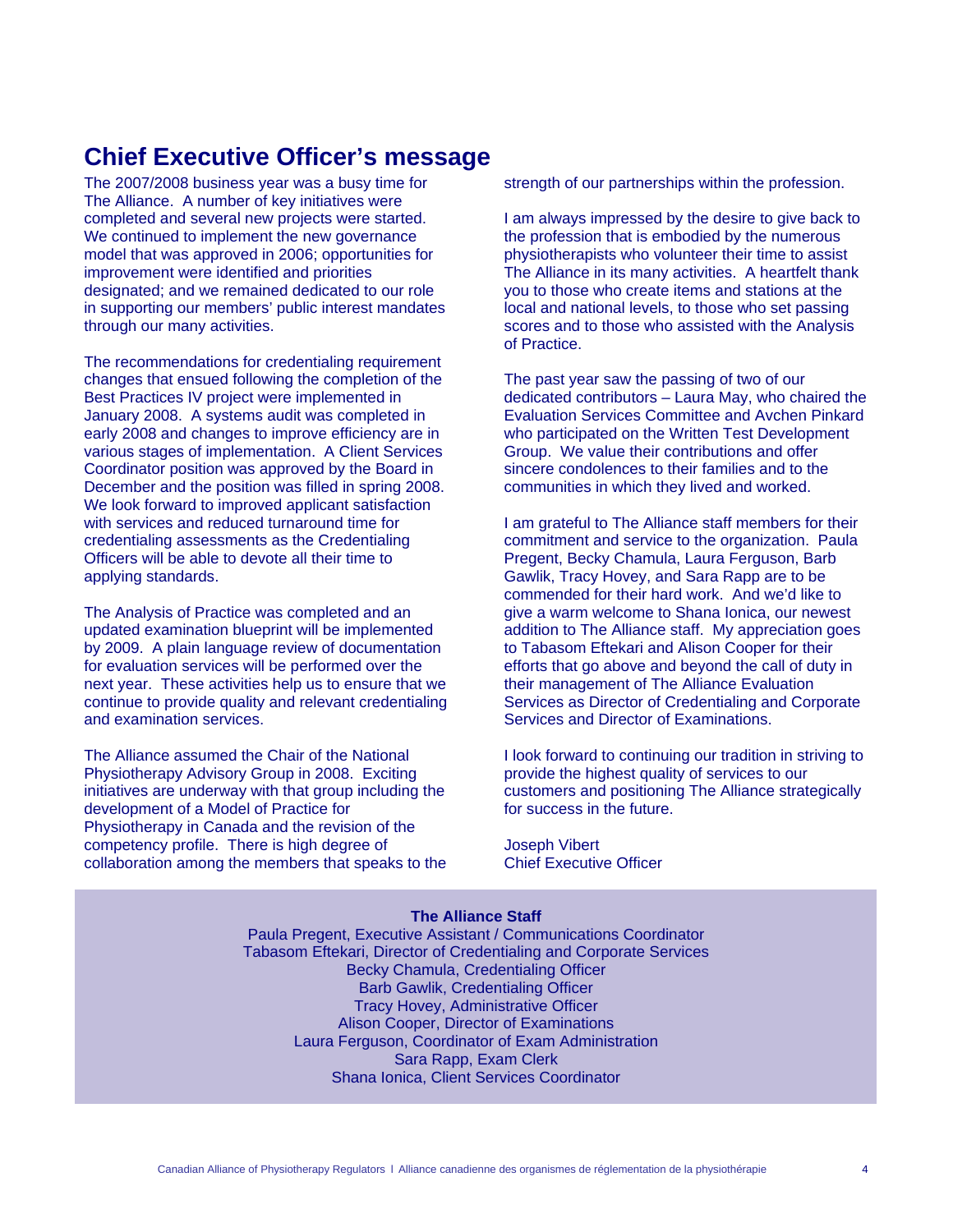# **Evaluation Services Committee**

The Evaluation Services Committee (ESC) provides oversight to the Credentialing and Examinations programs of The Alliance. The ESC is responsible for setting and monitoring performance standards for these programs and ensuring effective delivery of services. In addition, the ESC provides strategic advice and makes recommendations to the Board of Directors with respect to these programs.

The Evaluation Services Committee had five teleconferences during the business year 2007/2008 and dealt with a full agenda that included:

- Review of the terms of reference for examination workgroups
- **Review of the implementation of modified** credentialing requirements following the Best Practices IV project
- Review and revision of the credentialing principles and quality monitoring framework
- **Review of special cases for credentialing and** special needs requests for examinations
- **Recommendation for appointment to the Ethical** Review Committee
- **Review of the Examination Security Plan**

**Evaluation Services Committee** 

**Appeals Resource Group** 

**Ethical Review Committee**

Katherine Harman Murray Maitland Nancy Ryan-Arbez **Exam Steering Group** 

Nancy Cho Alison Cooper Peter Dilworth Bev Lundgren

Laura May (Chair)

Dwight Harley Mark Hall Steve Lawless Janelle Van Heeren

Elyse Bouchard Louise Courtois Judy King Joan Loomis Joyce Vogelgesang Sandy Wiseman

Doris Yee Joseph Vibert Alison Cooper Tabasom Eftekari

### Arlene Brandt Victor Brittain

**Board of Examiners** 

Sue Murphy, (Interim Chair) Louise Bleau (Board representative) Peter Dilworth Jean-Pierre Dumas E. Marie Earl Frances Jamieson Steve Lawless Neil MacHutchon Joyce Sharum Diana Sinnige

#### **Analysis of Practice Practice Partners Reference Group**  Cathryn Beggs Dawn Burnett Brenda Hudson

Jenneth Swinamer

### **Analysis of Practice**

**Subject Matter Expert Group**  Victor Brittain Louise Courtois Vanina Dal Bello-Haas Robyn Davies Katherine Harman Joy MacDermid Melissa Merritt Gary S. Miller Iain Muir Camille Poulin Barb Shay Margaret Warcup

- Review of quality monitoring activities including examination feedback and incident reports and the credentialing administrative audit
- **Input regarding the plain language review project** and the Analysis of Practice

Priorities for the ESC for the upcoming year are the plain language review of credentialing and examination communications for candidates and applicants, implementation of the Analysis of Practice outcome, and monitoring the implementation of the new credentialing requirements.

The Evaluation Services Committee gratefully acknowledges the leadership and vision of Laura May in her role as Chair of the committee. Sadly, Laura passed away in January 2008 and our thoughts go out to her family and friends, as well as to her colleagues at the University of Alberta.

The ESC thanks The Alliance staff for their ongoing assistance and support, which has been invaluable over the past year.

Sue Murphy Interim Chair, Evaluation Services Committee

#### **Clinical Test Development Group**

Peter Dilworth (Chair) Bev Lundgren (Interim Chair) Brenda Corie Brenda Dean Cheri Gunn Diana Hopkins-Rosseel Judy King Barbara Pollock Liz Rogers Deanna Stewart

**Written Test Development Group** 

Nancy Cho (Chair) Darryl Caves Rachel de Souza Karla Galloway Sharon Ho Neil MacHutchon Gillian Manson Manuela Materassi Jo Ann McKenzie Avchen Pinkard

**Analysis of Practice Oversight Group**  Alison Cooper Peter Dilworth Laura May Sue Murphy Joseph Vibert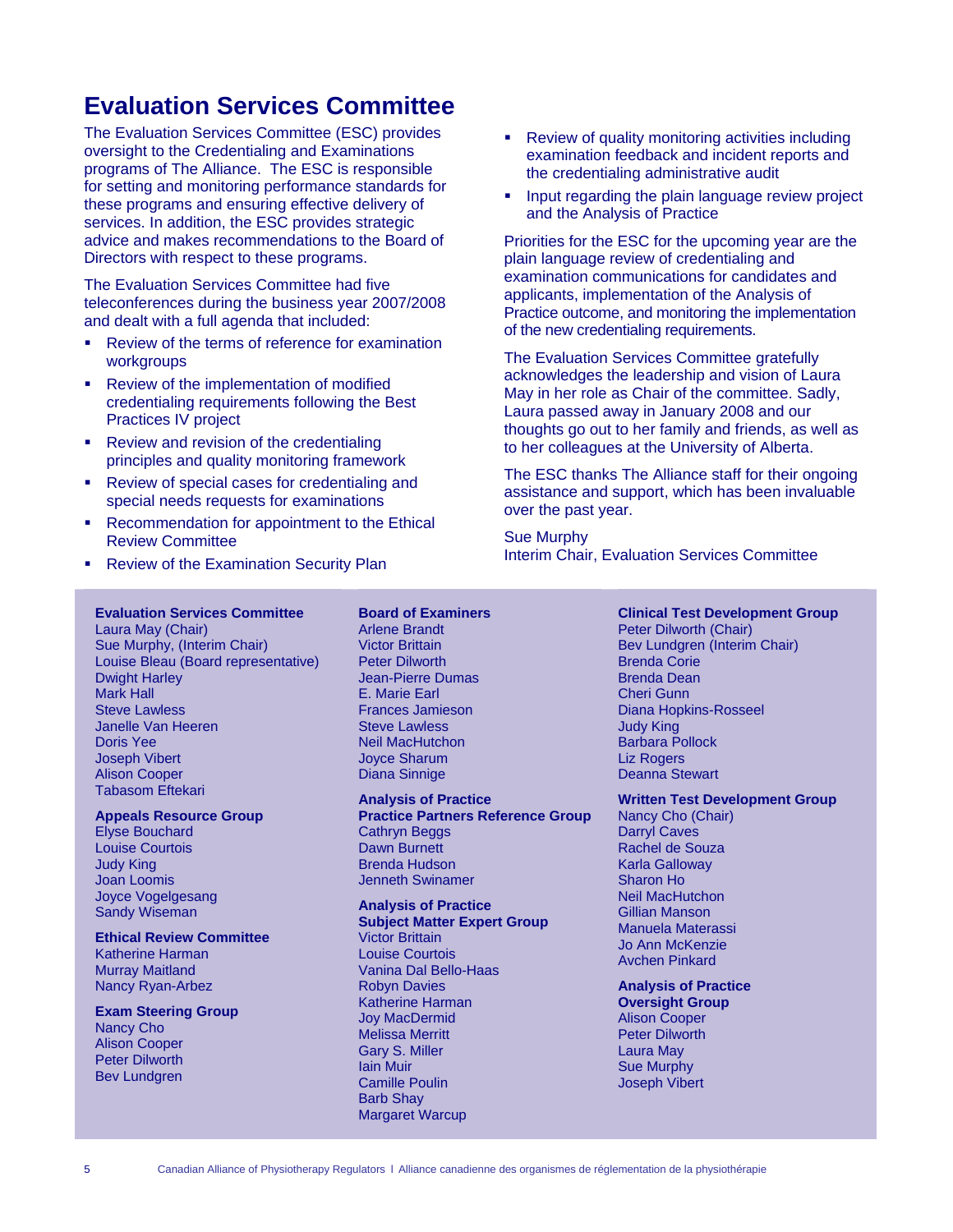### **Examination Program**

The Examination program continues to deliver reliable and valid examination results to our exam candidates and to the Regulator Members. The strength of our program lies in the work ethic of our office staff, the dedication of our committee members, and the skills of the contractors who administer examinations across the country.

Candidate numbers in 2007 were similar to 2006, with 898 attempts on the Written Component and 778 attempts on the Clinical Component. The Written Component was administered 6 times and the Clinical Component was administered twice.

The Evaluation Services Committee has reviewed and accepted the technical report on examination operations in 2007. They had no concerns other than to confirm that corrective actions have been taken for identified issues.

A major focus of activity in 2007 was the Analysis of Practice. Considerable time and resources were devoted to preparation of the survey for this important foundational document. A report on the survey results and recommendations will be presented to the Board of Directors at the Annual Meeting in 2008. We anticipate that implementation of the approved recommendations will be completed for administrations of the examination in 2009.

Our collaboration on the Exam Skills Preparation Program continued through 2007 with delivery and evaluation of the pilot program. The hypothesized improvement in pass rates did not occur; however, participants in the modules provided feedback indicating that they felt better prepared and more confident facing the examination after completing the modules. The Exam Skills Preparation Program will continue through 2008 under the leadership of the College of Physiotherapists of Ontario, with input from The Alliance on content issues.

Every year we thank our volunteers for their ongoing commitment to the examination program, and this year they deserve an extra round of applause. Several of our examination committees were challenged by the loss of committee members because of illnesses, changing jobs and retirements. We are thankful for the dedication of the remaining members, who gave extra time to keep activities moving along and make sure essential jobs were completed.

Alison Cooper Director of Examinations

# **Credentialing Program**

The Credentialing program maintained effective operations in 2007 and continued its commitment to quality improvement thanks to the dedication of our staff, the expertise of our physiotherapist assessors and the great services of the credentialing agencies with whom we work.

Applicant numbers in 2007 were higher than 2006, with 436 applications received by December  $31^{st}$ : 346 evaluations were completed; 141 applicants were successfully credentialed; and 205 were unsuccessful, with 171 eligible for the Prior Learning Assessment and Recognition (PLAR) program, 26 pending additional information from schools or applicants, and 8 applications rejected.

The Evaluation Services Committee reviewed and accepted the 2007 reports on credentialing operations, administrative audit and blinded audit. The committee confirmed the corrective actions taken for identified issues.

An important program focus in 2007 was to evaluate the credentialing program including such features as program goals, objectives, standards, infrastructure and service delivery to identify potential concerns and make recommendations for improvements in standards. Time and resources were dedicated to this project - Best Practices IV. New standards were developed and reviewed and approved by The Alliance Board of Directors in November 2007. New standards were implemented in 2008.

Since 2006, The Alliance has been collaborating with a number of professions to develop an orientation program on the Canadian health care system, culture and context for Internationally Educated Health Professionals (IEHP). In 2007, the work began on development, implementation and evaluation of the program that consisted of ten 3 hour sessions for small groups of 10-20 IEHPs including pharmacists, occupational therapists, physiotherapists, nurses, medical laboratory technologists and medical radiation technologists. The program was piloted in 2008.

A review of the appropriateness of language used in communications was recommended by the Integrating Internationally Educated Physiotherapists and Best Practices IV reports. A grant for a 14-month project to perform this review was received from Human Resources and Social Development Canada in 2008.

Tabasom Eftekari Director of Credentialing and Corporate Services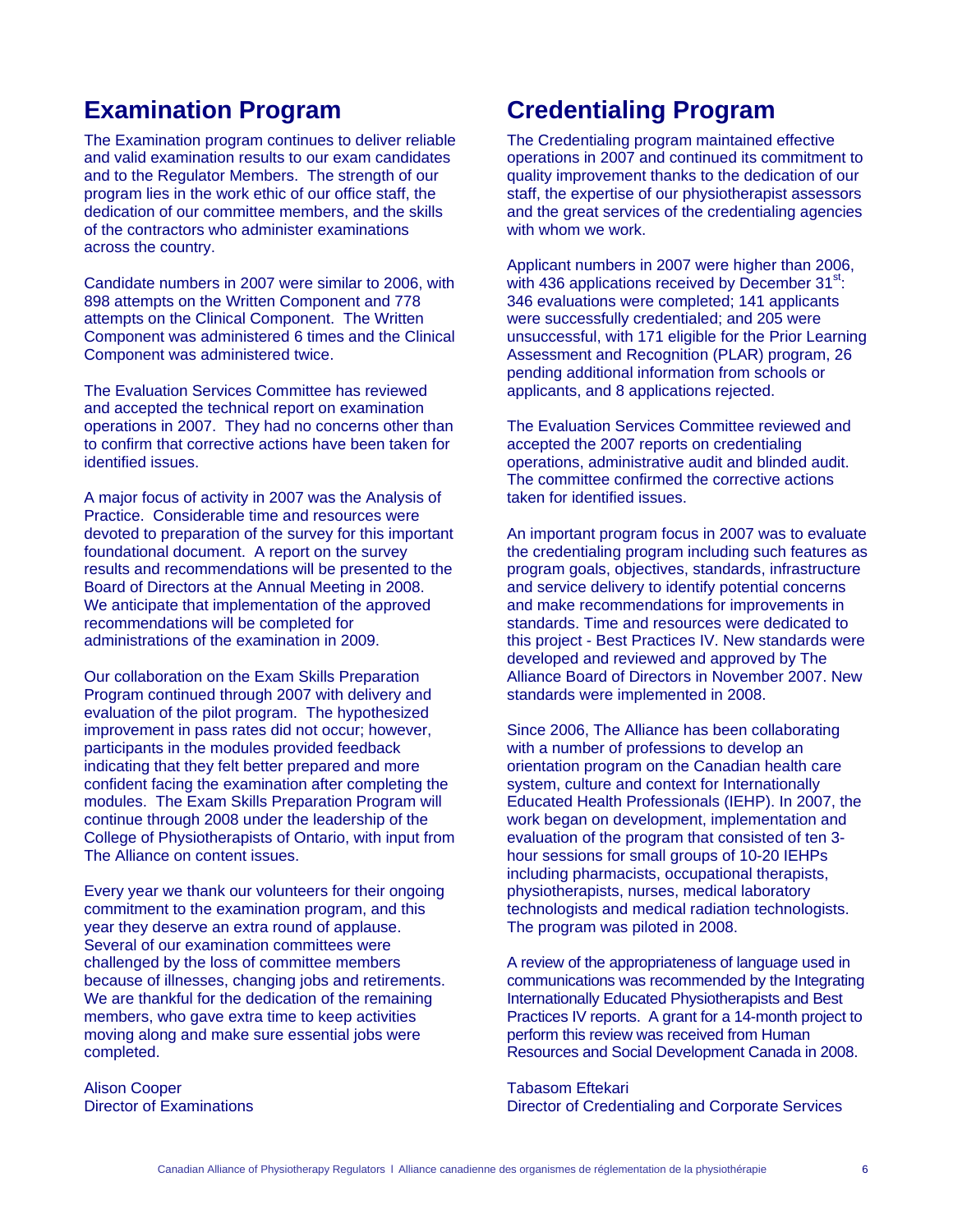### **Governance & Nominations Committee**

**Meetings** The Governance and Nominations Committee (GNC) met four times in the past business year by teleconference.

**Policy review** The committee considered in substance several policies for modification and recommendations for proposed changes to be presented to the Board of Directors for approval.

**Board Competencies and Evaluation** The committee continued to facilitate the evaluation of member and board effectiveness providing results for use by Directors. The GNC developed a discussion paper on some of the items of concern identified for discussion at the May 2008 business meeting.

**Board Orientation and Development Program** The committee worked with the CEO in the development of a Board orientation program to The Alliance and to the evaluation services mandate of The Alliance. The session was piloted with new board members in November with favourable results.

**Nominations** The committee initiated the identification of nominees for the positions of Directors, standing committee members and chairs and Executive positions as per its mandate. A slate of nominees will be presented for the meetings in May.

**Summary Comments** The committee has worked diligently on the items identified for development this year. The group has been committed to its task and worked as well as a teleconference format allows on complex topics such as policy revision, board competencies, evaluation, development and orientation. The committee has been ably supported by our CEO Joseph Vibert through all its tasks and would like to offer its thanks to him for his help.

The committee looks forward to the reaction of the Directors to the work and suggestions for change that will be presented at the year end meeting. This reaction will affirm the work to date and/or present reaction to help focus the work of the committee for the ensuing year.

Harry Davis Chair, Governance and Nominations Committee

**Governance and Nominations Committee** Harry Davis, Chair Andrea Bragdon Karen Lee Brenda McKechnie Paul Castonguay Joseph Vibert

### **Registrars' Committee**

The Registrar's Committee (committee) is a standing committee of the Board of Directors (BOD) of the Canadian Alliance of Physiotherapy Regulators (The Alliance).

The mandate of the committee is to provide support to Registrars and Executive Directors, scan the environment, identify emerging trends across jurisdictions and make recommendations to the BOD on issues of national scope. The committee contributes to advancing strategic initiatives as requested by the BOD and identifies opportunities to develop BOD capacity and understanding. The committee meets at least 4 times per year.

**Report of Activities since May 2007** The committee held three teleconferences between June 1, 2007 and March 7, 2008. A face to face meeting was held in December 2007 and another will be held in May 2008.

The Registrars' Committee focused on the review and revision of the Mutual Recognition Agreement (MRA) resulting in a revised agreement submitted to each provincial Council for approval. At this time, no further work related to labour mobility has been identified as a priority action.

The committee has initiated a policy review related to temporary/provisional registration requirements. Background information is being collected from provinces in an effort to identify common and varying elements. The summary data will be reviewed with a view to minimizing variation in policy.

The Registrars identified several governance issues, including Board of Directors meeting criteria, participation, and format and frequency, that could benefit from Board of Director discussion. A request was made to the Governance and Nominations Committee to consider ensuring that BOD evaluations include an opportunity to provide feedback on these issues. In addition, some Colleges would like a review of The Alliance funding formula and membership fee to be completed. This request was made to the Executive Committee.

Dianne Millette Chair, Registrars' Committee

#### **Registrars' Committee**

Dianne Millette, Chair Ruth Koenig Brenda Hudson Donna Fracchia John Parry Brenda McKechnie Jan Robinson

Louise Bleau Rebecca Bourdage Joan Ross Joyce Ling Deborah Noseworthy Joseph Vibert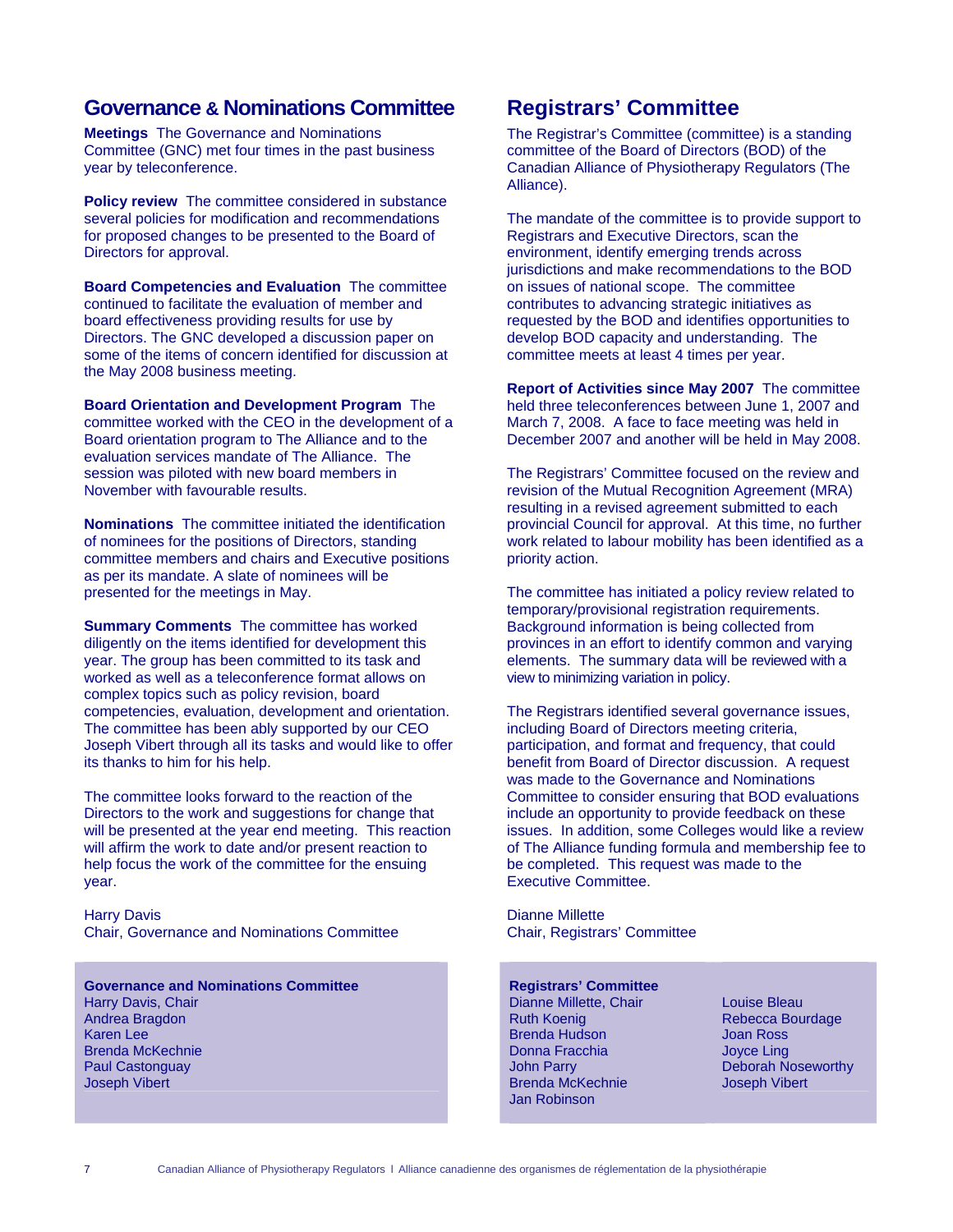### **Accreditation Council for Canadian Physiotherapy Academic Programs**

The mission of the Accreditation Council for Canadian Physiotherapy Academic Programs (ACCPAP) is to assure the quality of physiotherapy education in Canada through accreditation. ACCPAP's vision is to be recognized for excellence and innovation in physiotherapy education accreditation. The following are highlights of ACCPAP activities from 2007-2008, which focus on some of the six key strategic directions:

#### **Accreditation Standards & Decision-Making**

Following a broad consultation the Council will complete its review of the standards by the fall of 2008. Currently one program is pilot testing the revised standards, which include an increased focus on outcomes, and explanatory notes and examples of evidence to guide programs in the preparation of Self-Study Reports. The Council also approved the revised *Policy and Procedures for Decision-Making about a Program's Accreditation Status* (circulated in December 2007, and posted on the web site – www.accpap.ca).

**Governance**At its Annual General Meeting in March 2008, the Council approved a new governance structure to facilitate succession planning and continuity in conducting its business. As a result the Council will now elect a Vice-President every two years; and the Board of Directors will now include a Vice-President and Past-President position. The Governance Committee (formerly the Nominating Committee) also has an increased mandate for succession planning and to conduct governance policy review, and Board and Council development and evaluation.

### **Manual Therapy Steering Committee**

The Canadian Physiotherapy Association's Manual Therapy Steering Committee (MTSC) oversees the planning and implementation of CPA's strategic initiatives related to the practice of manual therapy and manipulation in Canada. The MTSC reports directly to CPA's Chief Executive Officer*.* It includes representation from: CPA's Orthopedic Division, Sport Physiotherapy Canada, the Canadian Academy of Manipulative Therapists (CAMT), the Canadian Universities Physiotherapy Academic Council, and the Canadian Alliance of Physiotherapy Regulators.

**Activities of MTSC - 2007** In 2007, the College of Physical Therapists of Alberta initiated a review and revalidation of the April 2000 document, *Competencies Required to Safely Perform Spinal Manipulation as a Physical Therapy Intervention*. Members of the MTSC participated in this process either through the face to face meeting held in Toronto in November 2007 or through follow-up focus group teleconferences.

MTSC also struck a sub-committee to review the 2005 *Selected Resources on the Use of Cervical Manipulation as a Physiotherapy Intervention*. This committee met on several occasions and has recommended substantive revisions and additions to the *Selected Resources.* It is anticipated that the revised document will be completed and made available in 2008.

**Communications & Media Strategy**In the fall 2007 the Council worked with a Communications Specialist to conduct a situational analysis, develop key messages, and prepare an ACCPAP Communications Strategic Plan (CSP). A follow-up session focusing on finalizing the CSP and media training will be held in the fall of 2008. Outcomes of this work have been revisions to the ACCPAP web site and increased communication with stakeholders via Board and Council updates; plans are also underway for a "plain language" review of ACCPAP documents.

#### **Accreditation Internationally and of Physiotherapist Support Personnel Education** Consideration is continuing about accreditation of physiotherapist education programs in Australia and the Northern United States in response to requests received and about development of an accreditation program for physiotherapist support personnel education programs (in collaboration with the Canadian Association of Occupational Therapists). Discussions with physiotherapy regulatory authorities are an important component of these initiatives and will be ongoing.

As The Alliance representative to ACCPAP, the work is always fascinating and intensive. Just as the regulatory world presents an entirely different facet of the physiotherapy profession, so does the accreditation world. However, the two organizations are very complementary and together, work for the betterment of the profession.

Brenda McKechnie, The Alliance Representative to ACCPAP

MTSC member and CAMT President Lisa Carlesso had drafted a Cervical Manipulation Information Sheet (CMIS) as a resource for physiotherapists as part of her Masters' degree. At her request, MTSC reviewed the CMIS and proposed revisions to enhance its use and application for physiotherapists who use cervical manipulation in their practice. The document will be made available through a number of venues in 2008.

CPA, the Orthopaedic Division and MTSC monitored a coroner's inquest in Quebec into the death of a young woman following chiropractic manipulation. All parties were willing to support l'OPPQ upon request depending on the outcome of the inquest. CPA and l'OPPQ were in communication throughout. No action was required.

MTSC met with a member of CPA Practice and Policy Department and provided recommendations for presenters for a series of teleconferences related to the use of manual therapy in physiotherapy practice. As well, MTSC is currently negotiating with CPA for a place on the CPA website that will serve as a communications vehicle as well as a repository for materials related to the practice of spinal manipulation. It is anticipated that this will be in place by the end of 2008.

Marilyn Atkins The Alliance Representative to MTSC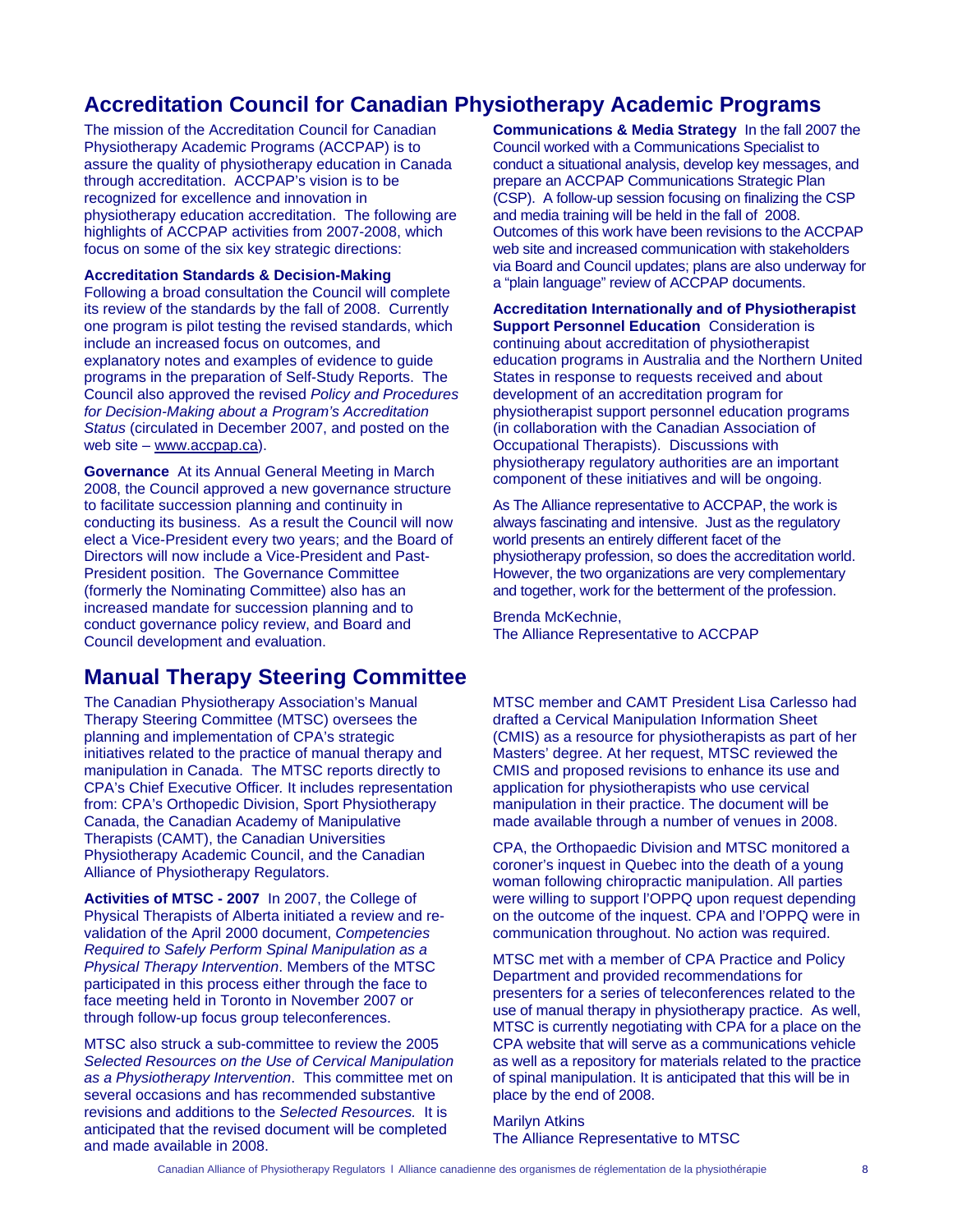### **National Physiotherapy Advisory Group**

The National Physiotherapy Advisory Group (NPAG) is a coalition of national physiotherapy-related organizations including:

- Accreditation Council for Canadian Physiotherapy Academic Programs,
- Canadian Alliance of Physiotherapy Regulators,
- Canadian Physiotherapy Association, and
- Canadian Universities Physical Therapy Academic Council.

The NPAG mission is to promote the provision of quality physiotherapy services and positive health outcomes for Canadians through collaboration and communication on matters of mutual interest.

The group meets several times throughout the year to conduct brief environmental scans and share information and insights about current and evolving issues affecting the profession. As a result the group is able to take on a leadership role to develop strategies to address identified issues. However, NPAG does not make decisions or chose directions in isolation and is dependent upon collaboration with physiotherapists, physiotherapy groups and stakeholders from across the country.

Based on stakeholder input, NPAG has developed Physiotherapy Vision 2020:

*Physiotherapists are essential, accessible, primary health care professionals who lead in the promotion, improvement and maintenance of the mobility, health and well-being of Canadians.*

NPAG's strategic framework identifies areas of focus and desired outcomes that will guide activities over

the next three years to accomplish this vision, including:

- Accountability all physiotherapists demonstrate accountability for actions and decisions;
- Best Practice best practice is evident in all sectors of the profession; and
- Health Human Resources an inter-professional service based workforce includes physiotherapists.

During 2007 the group's primary focus was in the area of Best Practice and developing a practice model that meets population health needs and reflects an evolving health system. A forum was held in Toronto April 29- 30, 2007 to initiate dialogue about various aspects of a model of practice including the purpose and focus, key concepts, core components, roles and relationships, scope of practice, advanced practice and specialties, and implications. A draft model of practice was developed that incorporates the outcomes of the forum discussions, and describes physiotherapy practice that is responsive to population needs within a context that is client-centered and evidence-based.

The model was distributed to stakeholders in the physiotherapy community for their feedback early in 2008. NPAG will hold a session at the CPA Congress in June 2008 to provide a forum for further discussion about the model.

NPAG identified activities for 2008 include further development of the model of practice and strategic framework, and review and revision of the essential competencies profile for Canadian physiotherapists.

Joseph Vibert Chair, NPAG

### **Recognizing Our Leaders**

The Alliance relies on the dedication and expertise of volunteers and staff to fulfill the mission and vision of the organization. The awards program allows us to recognize some of those individuals each year who have made a significant contribution to The Alliance.

#### **Beth Maloney Award**

Established in 2000, the Beth Maloney Memorial Award is presented by the President of The Alliance Board of Directors in memory of Beth Maloney.

Beth was the first Registrar of the College of Physical Therapists of British Columbia and a past president of the Physiotherapy Association of British Columbia. She was actively involved in the formation of The Alliance and contributed significantly to the development of the regulatory community in Canada. Her ethical problem solving was highly valued as was her effective decision-making, calm demeanour, wisdom and guidance to colleagues.

In the spirit of Beth's work, the Beth Maloney Memorial Award recognizes the contribution of a member of the physiotherapy regulatory community who exemplifies professionalism and has demonstrated a commitment to public interest values and ethical conduct.

| 2007 Margaret Warcup, BC        |
|---------------------------------|
| 2006 Susan Glover Takahashi, ON |
| 2005 Louise Bleau, QC           |
| 2004 Sue Turner, AB             |
| 2003 Steve Lawless, ON          |
| 2002 Brenda McKechnie, MB       |
| 2001 Marilyn Atkins, BC         |
| 2000 Cathryn Beggs, ON          |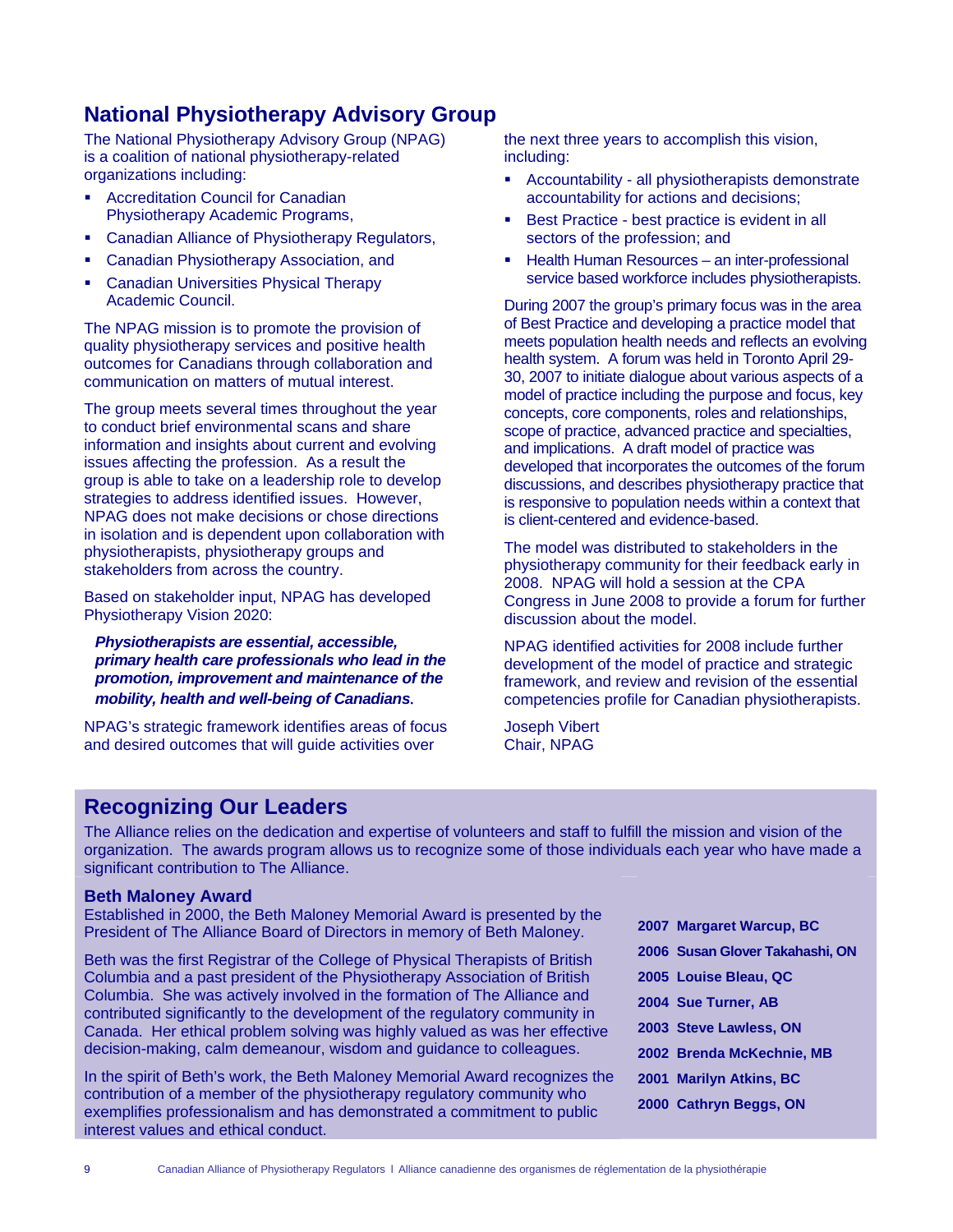### **Recognition Awards**

The Recognition Awards are one way that The Alliance recognizes and values the significant contribution of each volunteer. These awards are presented to those who have completed their volunteer commitment to the organization.

#### **2007**

Alison Baldwin, MB Margaret Butler, NL Nancy Cho, BC Lori Ferrish, PE Al MacVicar, ON Gisèle Pereira, MB Avchen Pinkard, BC

#### **2006**

Bobbie Bailey, NL Irena Blodgett, AB Wendy Brook, AB Madelaine Cherry, ON Nancy Cho, BC Marnie Deighton, SK Dwight Harley, AB Katherine Harman, NS Elaine Hartley, ON Maryanne Jefferies, ON Wilma Jelley, ON Steve Lawless, ON Jim Leithead, AB Laura May, AB Brenda McKechnie, MB Sue Murphy, BC Ann Nelson, NS Gisèle Pereira, MB Gale Pryznyk, SK Jackie Schleifer Taylor, ON Dena Shulman, ON Anne Marie Sneath, ON Gareth Sneath, ON Diane St-Pierre, QC Janelle Van Heeren, AB Margaret Warcup, BC

#### **2005**

Wendy Brook, AB Janet Lundie, ON Mariane Manoli, QC Michèle Murphy, ON Glenys Perry, MB Barbara Stokes, ON Jenneth Swinamer, MB

#### **2004**

Chris Carpenter, BC Kari Elliott, AB Sarah Lowe, ON Mike MacDougall, NS Kath McKenzie, AB Dianne Parker-Taillon, ON Arthur Rothman, ON Diana Sinnige, ON

#### **2003**

Alice Aiken, ON Wendy Brook, AB Marnie Deighton, SK Barbara Denny, SK Kari Elliott, AB Diana Hopkins-Rosseel, ON Mariane Manoli, QC Alison McDonald, NS Mary Ann O'Brien, ON Gale Pryznyk, SK Pamela Rock, AB Jackie Schleifer Taylor, ON Susanne Schmiesing, BC Susan Wakefield, NS Sandra Webber, MB

#### **2002**

Donna Arsenault, ON Irena Blodgett, AB Sandy Brunham, BC Nancy Cho, BC Brenda Dean, SK Brigid Dilworth, ON Lise Dupont, QC Amy Holt, ON Kyla Jonah-Hourihan, NB Mike McDougall, NS Karen McIntosh, AB Linda Nickerson, NL Mireille Ouellet, NB Gisèle Pereira, MB Barb Pollock, ON Sue Turner, AB

#### **2001**

Bobbie Bailey, NL Lesley Bainbridge, BC Frances Jamieson, NS Judy King, ON Deanna Landry, NS Mariette Lanthier, QC Karen Lycan, NS Helen McKay, ON Nancy McKay, NB Nancy Milligan, AB

#### **2000**

Marnie Deighton, SK Peter Dilworth, ON Diane Hiscox, ON Hilary Jebson, BC Elisa Macri, QC Agnes Makowski, ON Laura May, AB

Donna McIntyre, BC Liz Rogers, NS Deanna Stewart, NB Sandra Webber, MB

#### **1999**

Rodger Cummins, ON Brenda Hudson, BC Sally Lawler, MB Janet Lundie, BC Marla Nayer, ON Mireille Ouellet, NB Sue Pirie, NS Ernie Skakun, AB

#### **1998**

Valerie Goodman, MB Kim Hunter, SK Marilyn MacKay-Lyons, NS Cindi Pederson, SK Kathleen Rogers, AB Joyce Vogelgesang, AB

#### **1997**

Marel Fielding, ON Gloria Gallant, MB Mary Mahoney, NS Brenda McKechnie, MB Mary Ann O'Brien, ON Diane Paulin, NB Lyn Roche, NL Gail Wainwright, NS

#### **1996**

Cathryn Beggs, ON Wendy Brook, AB Robert Cohen, ON Ken Dornstauder, NB JoAnn Horne, AB Sylvia Jones, SK Steve Lawless, ON Dianne Parker-Taillon, ON Arthur Rothman, ON Joseph Vibert, US

#### **1995**

Janet Cornwall, ON Hélène Corriveau, QC Ann Gordon, ON Pat Hartnett, ON Dianne Millette, ON Cheryl Peitsch, MB Rhona Wolpert, ON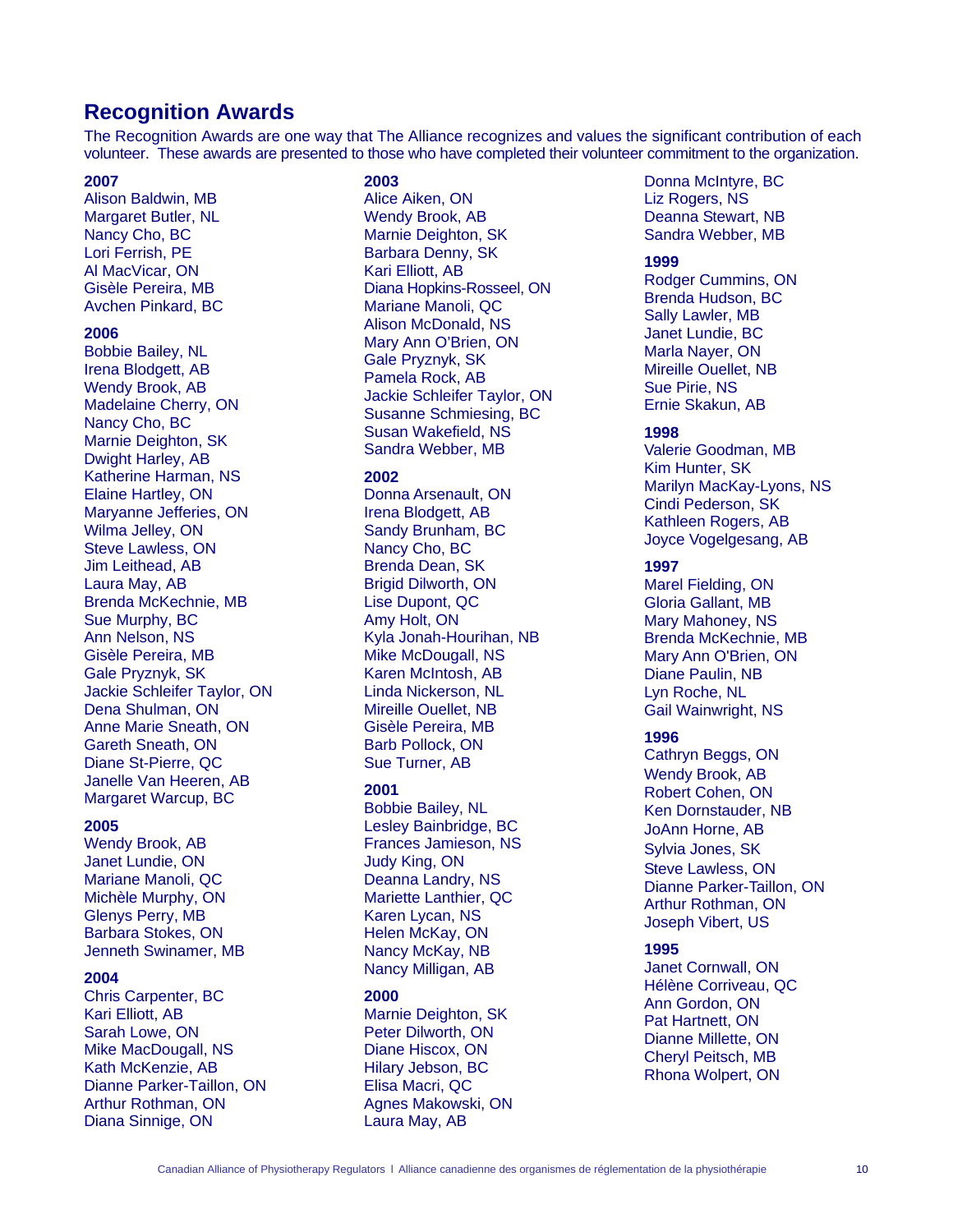**FINANCIAL STATEMENTS** 

**DECEMBER 31, 2007** 

 $\sim 10^{-1}$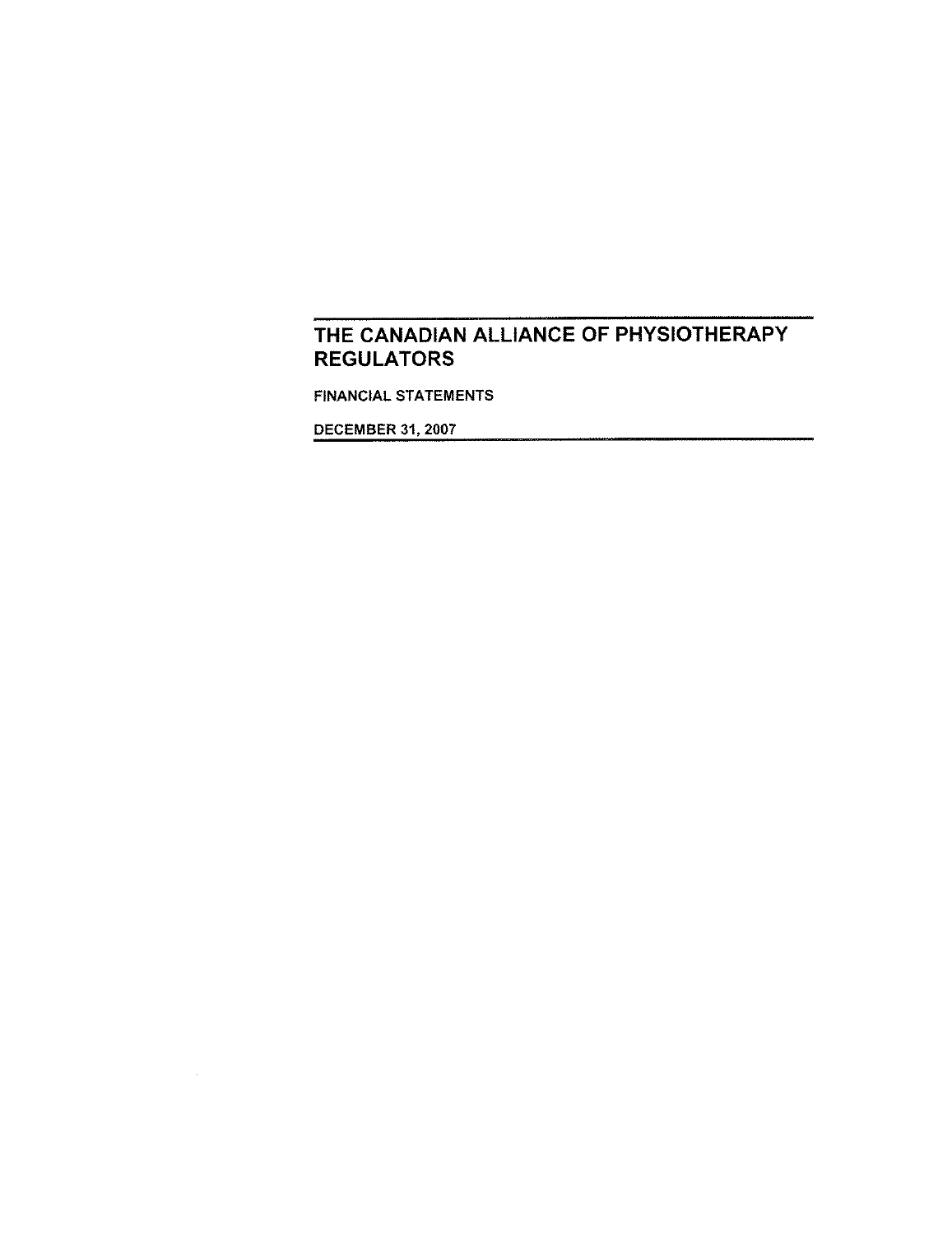#### **AUDITORS' REPORT**

To the Members. The Canadian Alliance of Physiotherapy Regulators:

We have audited the statement of financial position of the The Canadian Alliance of Physiotherapy Requlators as at December 31, 2007 and the statements of changes in net assets, operations and cash flows for the year then ended. These financial statements are the responsibility of the Alliance's management. Our responsibility is to express an opinion on these financial statements based on our audit.

We conducted our audit in accordance with Canadian generally accepted auditing standards. Those standards require that we plan and perform an audit to obtain reasonable assurance whether the financial statements are free of material misstatement. An audit includes examining, on a test basis, evidence supporting the amounts and disclosures in the financial statements. An audit also includes assessing the accounting principles used and significant estimates made by management, as well as evaluating the overall financial statement presentation.

In our opinion, these financial statements present fairly, in all material respects, the financial position of the Alliance as at December 31, 2007 and the results of its operations and its cash flows for the year then ended in accordance with Canadian generally accepted accounting principles.

Comperthwaite Mehta

**Chartered Accountants Licensed Public Accountants** 

February 22, 2008 Toronto, Ontario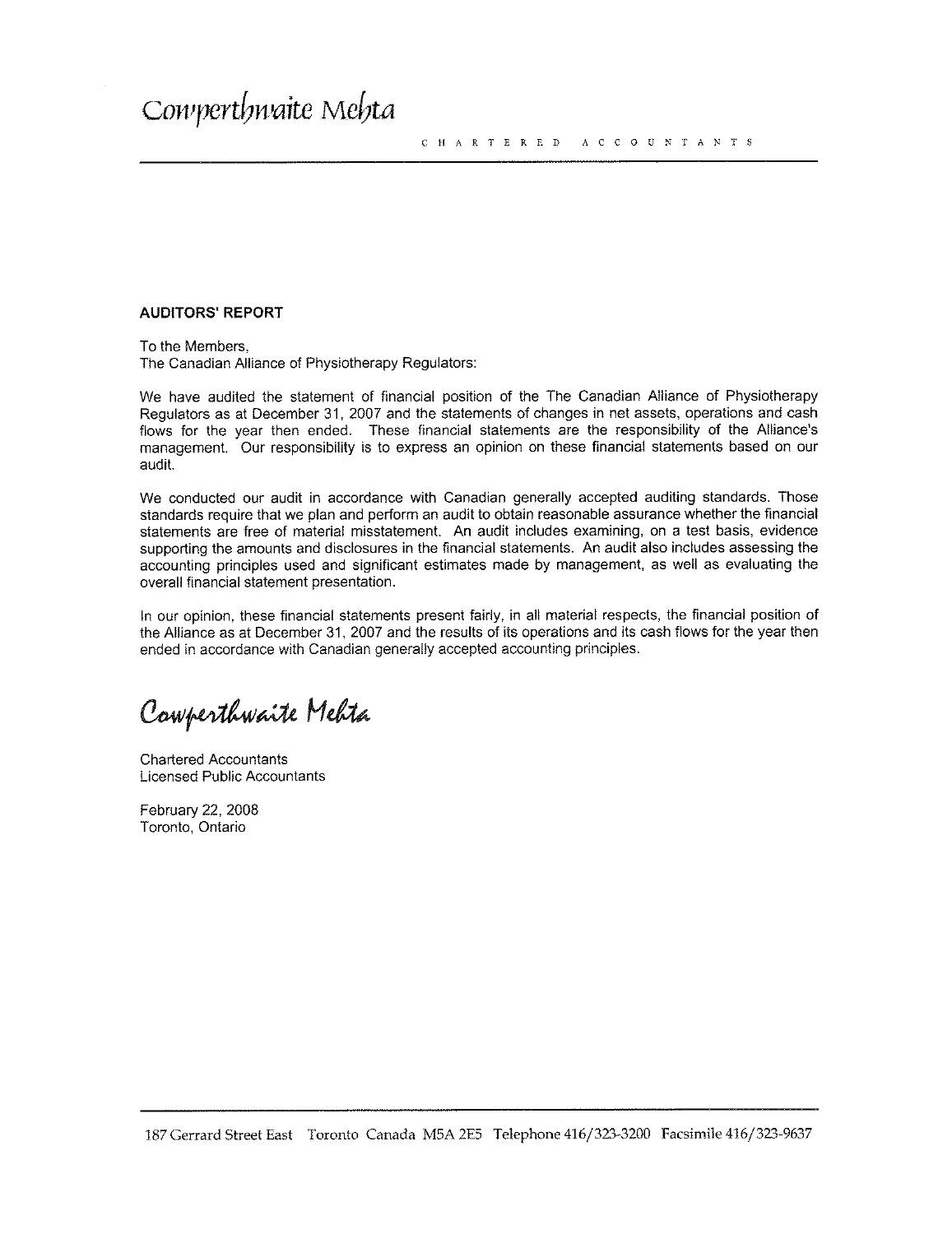### **STATEMENT OF FINANCIAL POSITION**

#### AS AT DECEMBER 31, 2007

| 1,629,907<br>3,244<br>20,700<br>1,752,216                   | \$1,232,883<br>101,611<br>10,640<br>1,345,134                        |
|-------------------------------------------------------------|----------------------------------------------------------------------|
| 83,530                                                      | <u> 119,519</u>                                                      |
| \$1,835,746                                                 | \$1,464,653                                                          |
|                                                             |                                                                      |
| \$<br>91,566<br>347,247<br>438,813                          | \$<br>13,973<br>64,789<br>298,050<br>376,812                         |
| 83,530<br>793,358<br>100,000<br>420,045<br><u>1,396,933</u> | 119,519<br>575,000<br>100,000<br>293,322<br>1,087,841<br>\$1,464,653 |
|                                                             | \$<br>98,365<br>\$1,835,746                                          |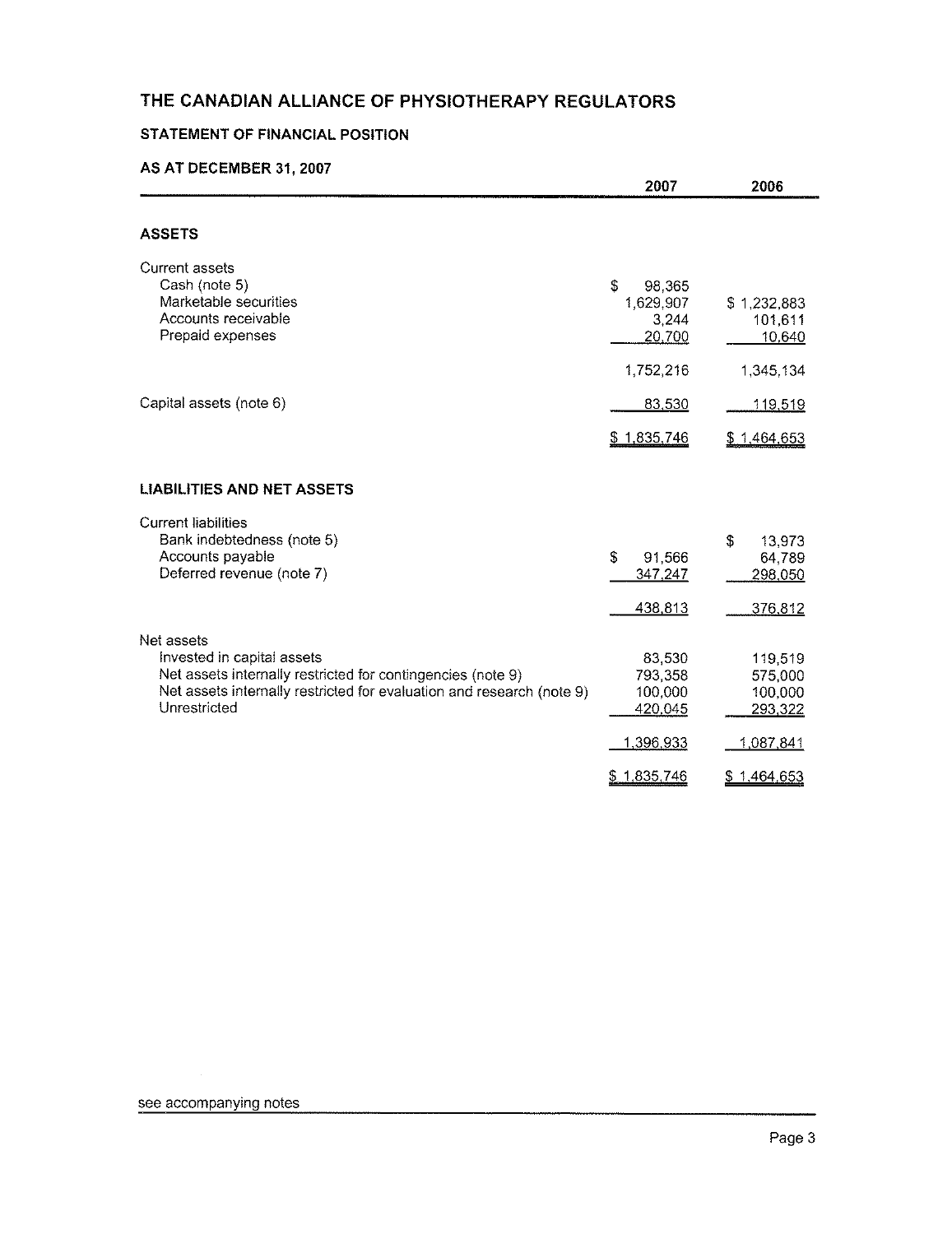| こくここに Lく Lくこ<br>í |
|-------------------|
|                   |
|                   |
|                   |
|                   |
|                   |
|                   |
|                   |
|                   |
| - 1<br>- 1<br>- 1 |
|                   |
|                   |
| - 11:11:11        |

STATEMENT OF CHANGES IN NET ASSETS

FOR THE YEAR ENDED DECEMBER 31, 2007

|                                            |                               |                                    |                                      |              | 2007                    | 2006        |
|--------------------------------------------|-------------------------------|------------------------------------|--------------------------------------|--------------|-------------------------|-------------|
|                                            | capital assets<br>Invested in | Contingency<br>(note 9)<br>reserve | Evaluation<br>& Research<br>(note 9) | Unrestricted | Total                   | Total       |
| Balance, beginning of year                 | 119,519<br>Ģ                  | \$ 575,000 \$ 100,000              |                                      |              | $$293,322$$ \$1,087,841 | 869,483     |
| nvestment market value adjustment (note 3) |                               |                                    |                                      | (9, 159)     | (9.159)                 |             |
| Excess of revenue over expenses            |                               |                                    |                                      | 318,251      | 318,251                 | 218,358     |
| Purchase of capital assets                 | 3,917                         |                                    |                                      | (3.917)      |                         |             |
| Amortization                               | (39, 906)                     |                                    |                                      | 39,906       |                         |             |
| Appropriations                             |                               | 218,358                            |                                      | (218.358)    |                         |             |
| Balance, end of year                       | 83,530                        | $$793,358$ \$100,000               |                                      |              | $$420,045$$ \$1,396,933 | \$1,087,841 |
|                                            |                               |                                    |                                      |              |                         |             |

see accompanying notes

 $\frac{1}{2}$ 

Page 4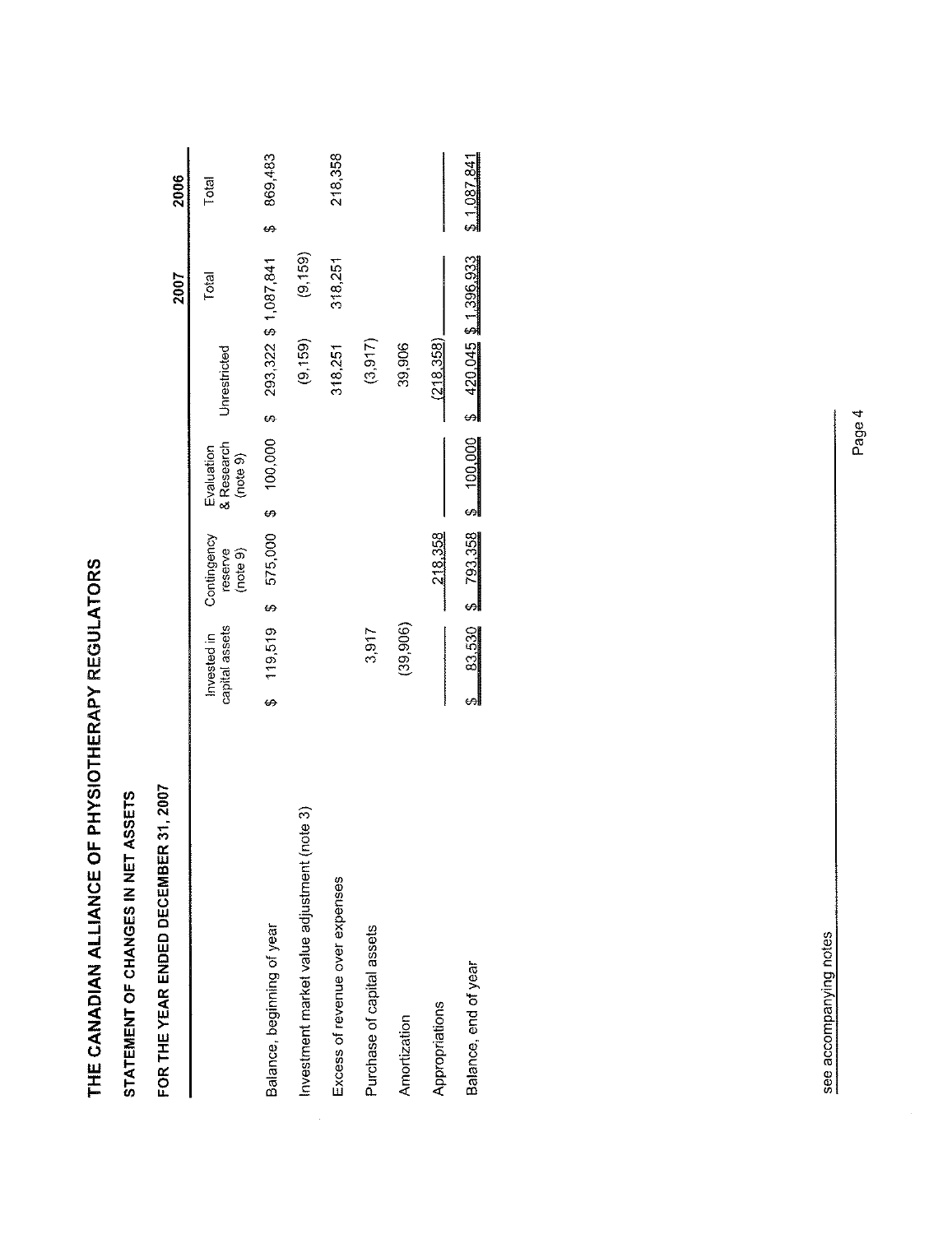#### **STATEMENT OF OPERATIONS**

#### FOR THE YEAR ENDED DECEMBER 31, 2007

|                                                         | 2007                      | 2006          |
|---------------------------------------------------------|---------------------------|---------------|
|                                                         |                           |               |
| <b>REVENUE</b>                                          |                           |               |
| <b>Examination fees</b>                                 | $$1,514,265$ $$1,480,525$ |               |
| Credentialing fees                                      | 311,623                   | 227,488       |
| Registration fees                                       | 248,640                   | 242,536       |
| Prior Learning Assessment and Recognition ("PLAR") fees | 140,880                   | 111,662       |
| Investment income                                       | 85,502                    | 68,490        |
| HRSDC (note 8)                                          | 65,438                    | 222,561       |
| Other                                                   | 27,909                    | 23,204        |
| Membership fees                                         | 4,580                     | 4,571         |
|                                                         | 2,398,837                 | 2,381,037     |
| <b>EXPENSES</b>                                         |                           |               |
| Clinical examination                                    | 654,857                   | 609,220       |
| Salaries and benefits                                   | 654,661                   | 629,228       |
| Written examination                                     | 96,008                    | 93,552        |
| Occupancy                                               | 92,187                    | 95,943        |
| Administration and office                               | 85,482                    | 117,307       |
| Exam quality and research                               | 65,550                    | 35,387        |
| HRSDC (note 8)                                          | 65,438                    | 222,561       |
| Special projects                                        | 59,816                    | 3,222         |
| General meetings                                        | 50,115                    | 70,473        |
| <b>Credentialing expenses</b>                           | 41,612                    | 34,035        |
| Bank charges                                            | 28,744                    | 30,096        |
| Staff travel and development                            | 23,461                    | 30,916        |
| Credentialing program quality and research              | 23,447                    | 36,640        |
| Accounting and audit                                    | 22,691                    | 28,861        |
| Executive committee                                     | 19,250                    | 26,012        |
| Legal fees                                              | 13,411                    | 16,802        |
| Membership fees                                         | 13,366                    | 12,878        |
| Communication                                           | 12,987                    | 11,485        |
| Translation                                             | 11,337                    | 5,991         |
| <b>PLAR</b> expenses                                    | 6,260                     | 4,834         |
| Amortization                                            | 39,906                    | 47,236        |
|                                                         | 2,080,586                 | 2,162,679     |
| <b>EXCESS OF REVENUE OVER EXPENSES FOR THE YEAR</b>     | <u>318,251</u><br>£       | 218,358<br>S. |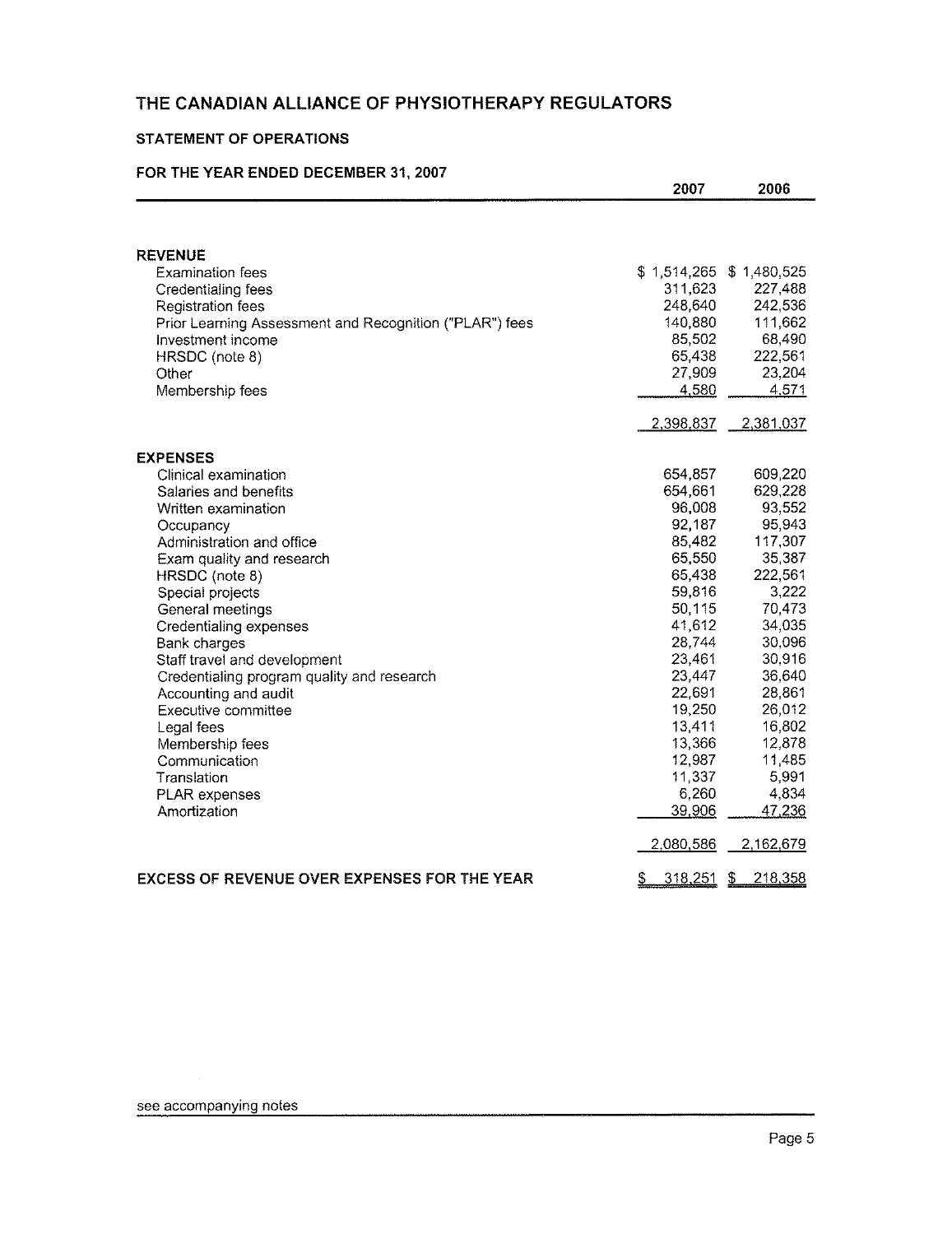#### STATEMENT OF CASH FLOWS

#### FOR THE YEAR ENDED DECEMBER 31, 2007

|                                                                                                                                  | 2007                                                    | 2006                                             |
|----------------------------------------------------------------------------------------------------------------------------------|---------------------------------------------------------|--------------------------------------------------|
|                                                                                                                                  |                                                         |                                                  |
| <b>CASH INFLOW (OUTFLOWS)</b>                                                                                                    |                                                         |                                                  |
| <b>OPERATING ACTIVITIES</b><br>Excess of revenue over expenses for the year<br>Non-cash items                                    | \$<br>318,251                                           | S<br>218,358                                     |
| Investment market value adjustment (note 3)<br>Amortization                                                                      | (9, 159)<br>39,906                                      | 47,236                                           |
| Net change in non-cash working capital items (below)                                                                             | 164,281                                                 | (135, 585)                                       |
| Cash provided from operations                                                                                                    | 513,279                                                 | 130,009                                          |
| <b>FINANCING ACTIVITIES</b><br>Bank indebtedness                                                                                 | (13, 973)                                               | 13,973                                           |
| Cash provided from (used in) financing activities                                                                                | (13, 973)                                               | <u> 13,973</u>                                   |
| <b>INVESTING ACTIVITIES</b><br>Capital assets purchased<br>Increase in marketable securities                                     | (3,917)<br>(397, 024)                                   | (124, 109)<br>(20, 576)                          |
| Cash used in investment activities                                                                                               | (400, 941)                                              | (144, 685)                                       |
| <b>NET CASH ACTIVITY FOR THE YEAR</b>                                                                                            | 98,365                                                  | (703)                                            |
| <b>CASH, BEGINNING OF YEAR</b>                                                                                                   | <b>NIL</b>                                              | 703                                              |
| <b>CASH, END OF YEAR</b>                                                                                                         | 98,365<br>S.                                            | $\mathfrak{L}$<br>NIL.                           |
| Net change in non-cash working capital items:<br>Accounts receivable<br>Prepaid expenses<br>Accounts payable<br>Deferred revenue | $\mathcal{S}$<br>98,367<br>(10,060)<br>26,777<br>49,197 | S<br>(87, 398)<br>(3,551)<br>(9,018)<br>(35,618) |
|                                                                                                                                  | 164,281<br>\$                                           | (135, 585)<br>\$                                 |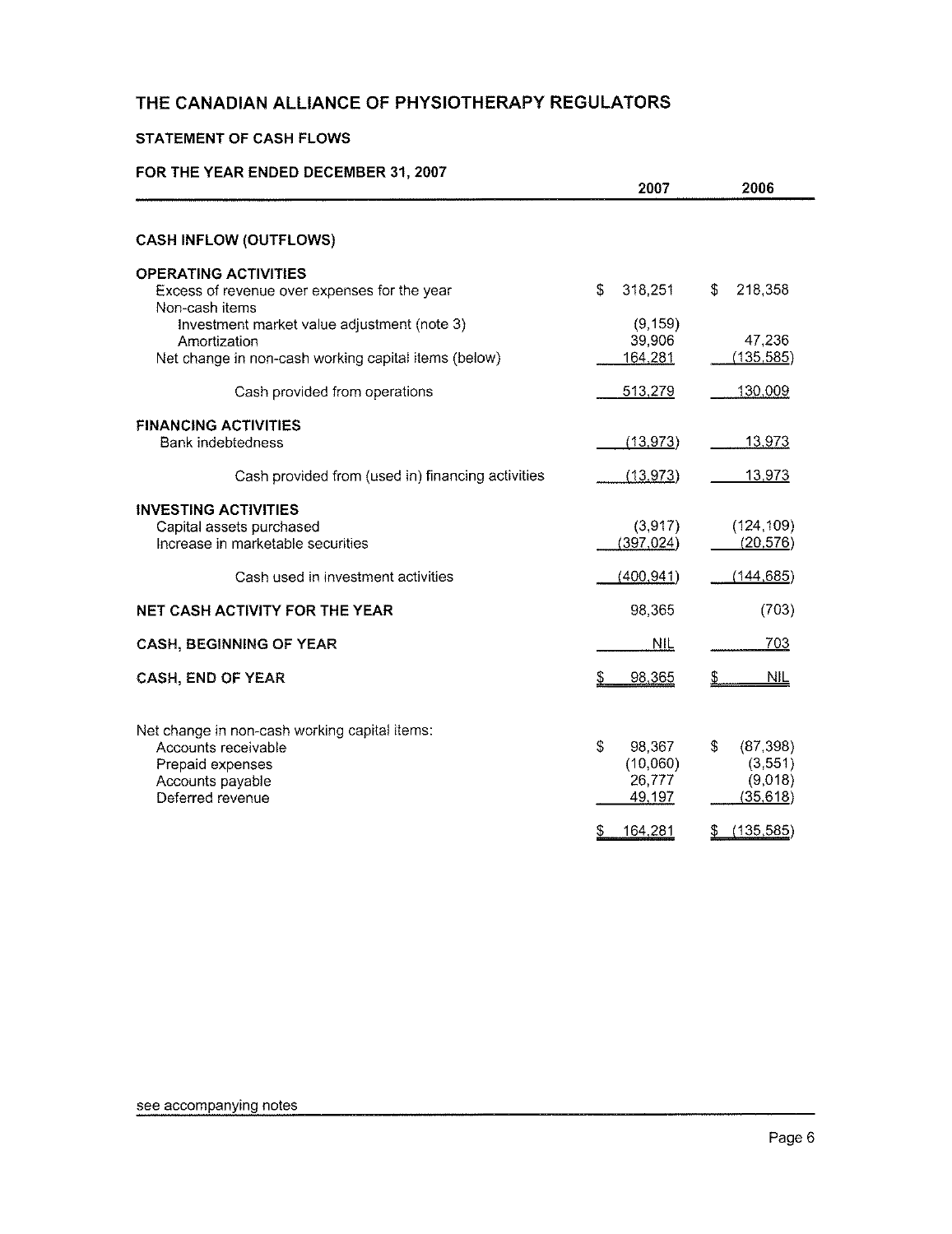#### NOTES TO THE FINANCIAL STATEMENTS

#### **DECEMBER 31, 2007**

#### 1. THE ALLIANCE

The Canadian Alliance of Physiotherapy Regulators (the "Alliance") is a federation representing the provincial physiotherapy requlatory colleges to facilitate the sharing of information and to build consensus on national regulatory issues in order to assist member regulators in fulfilling their mandate of protecting the public interest. The Alliance administers the Physiotherapy Competency Examination and Credentialing Program and undertakes related research, development, implementation, evaluation and improvement.

The Alliance was incorporated by letter patent under the Canada Business Corporations Act on April 9. 1992 as a not-for-profit organization incorporated and, as such, is generally exempt from income taxes in Canada under section 149(1)(I) of the Income Tax Act.

#### SIGNIFICANT ACCOUNTING POLICIES  $2.$

The Alliance follows accounting principles generally accepted in Canada for not-for-profit organizations in preparing its financial statements. The significant accounting policies used are as follows:

#### **Revenue recognition**

The Alliance follows the deferral method of accounting for contributions. Contributions are recognized as revenue when received or receivable if the amount to be received can be reasonably estimated and collection is reasonably assured.

Membership fees and registration levies are recognized as revenue in the year to which they relate. Registration fees are recognized as revenue in the year they are received. Examination fees are recognized as revenue in the period the exams are held. Credentialing fees are recognized as revenue in the vear they are received.

The change in the fair value of the marketable securities held-for-trading for the year is included in investment income in the statement of operations.

Grants and other amounts received for purposes specified by the contributor are recognized as revenue as the related expenses are incurred. Unspent revenue at the end of the year is reported as deferred grant revenue.

#### **Capital assets**

Capital assets are recorded at cost in the year of acquisition. The cost of the assets is amortized over their estimated useful lives, as follows:

| Furniture and fixtures                   | straight line over 5 years              |
|------------------------------------------|-----------------------------------------|
| Computer equipment purchased after 2006  | straight line over 3 years              |
| Computer equipment purchased before 2007 | straight line over 5 years              |
| Web site development                     | straight line over 5 years              |
| Leasehold improvements                   | straight line over 5 years, or over the |
|                                          | remaining term of the lease, if less.   |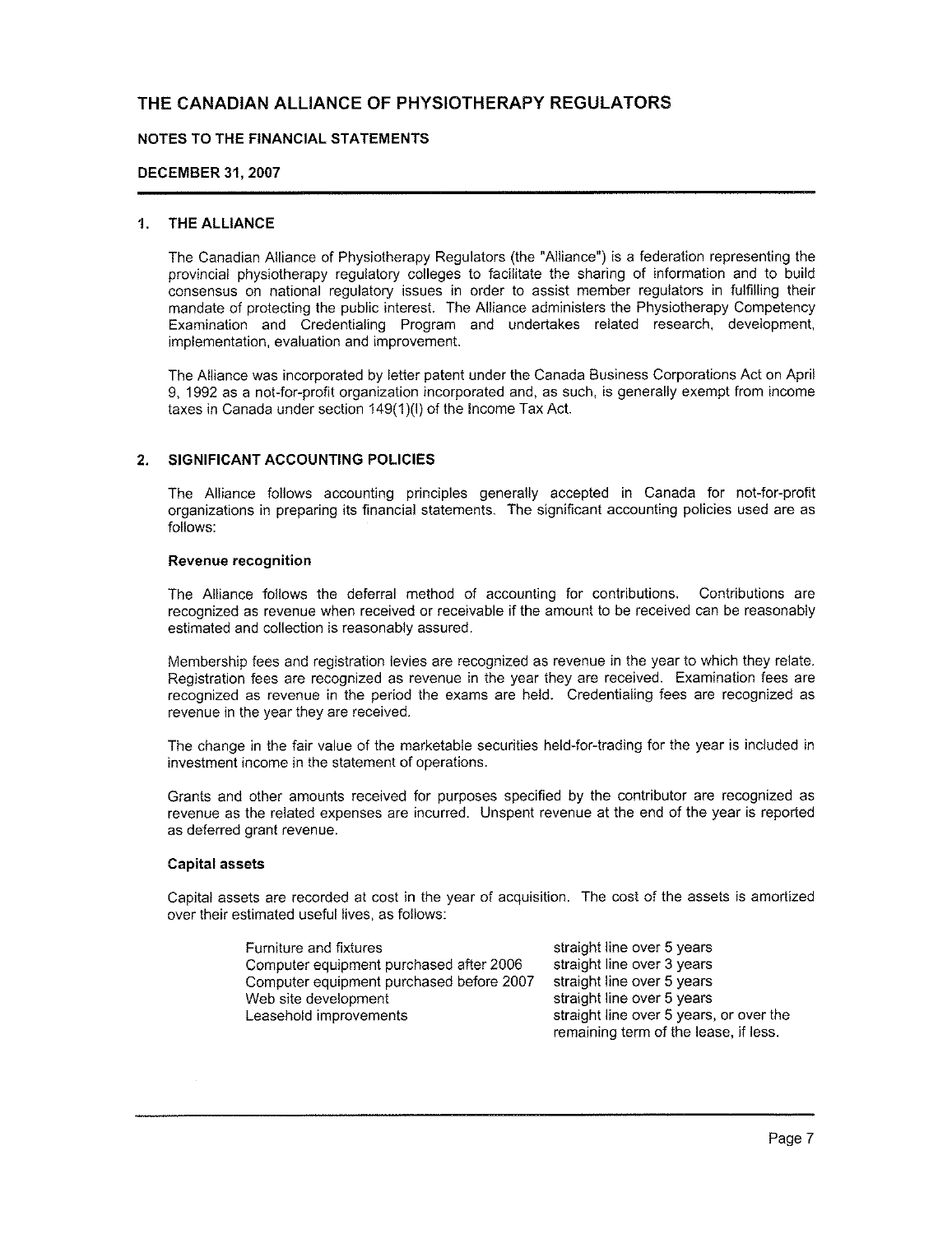#### NOTES TO THE FINANCIAL STATEMENTS

#### **DECEMBER 31, 2007**

#### Marketable securities held for trading

The Alliance's marketable securities are classified as held for trading. They are recorded at fair market value and unrealized gains and losses are recorded in income.

#### Use of estimates

The preparation of the financial statements in conformity with Canadian generally accepted accounting principles requires management to make estimates and assumptions that affect the reported amounts of assets and liabilities at the date of the financial statements and the reported amounts of revenue and expenses during the reporting period. An example of an estimate is the useful life of capital assets.

By their nature, these estimates are subject to measurement uncertainty and the effect on the financial statements of changes in such estimates in future periods could be significant.

#### 3. CHANGE IN ACCOUNTING POLICY

The Alliance adopted the provisions of CICA Handbook Sections 3855. Financial Instruments -Recognition and Measurement, and 1530, Comprehensive Income, on January 1, 2007. These provisions address the classification, recognition and measurement of financial instruments in the financial statements. The Alliance has designated their investments as held for trading. As a result of adopting these new standards prospectively, the Alliance recorded a non-cash decrease in the carrying value of investments held for trading and net assets of \$9,159 as at January 1, 2007.

#### 4. FINANCIAL INSTRUMENTS

The Alliance's financial instruments consist of cash, marketable securities, accounts receivable, accounts pavable and accrued liabilities. The fair value of the marketable securities is approximately equal to their quoted market value. The fair value of the other financial instruments approximates their carrying value given their short-term maturity. Unless otherwise noted, it is management's opinion that the Alliance is not exposed to significant credit or interest rate risk arising from these financial instruments.

#### **CASH/BANK INDEBTEDNESS**  $\mathbf{F}_{\mathbf{r}}$

Cash is composed of:

|                                                                               | 2007                    | 2006                       |
|-------------------------------------------------------------------------------|-------------------------|----------------------------|
| Bank deposits (indebtedness)<br>Margin account at Scotia McLeod<br>Petty cash | 46.018<br>52.047<br>300 | (46, 580)<br>32.307<br>300 |
|                                                                               | 98,365                  | (13.973)                   |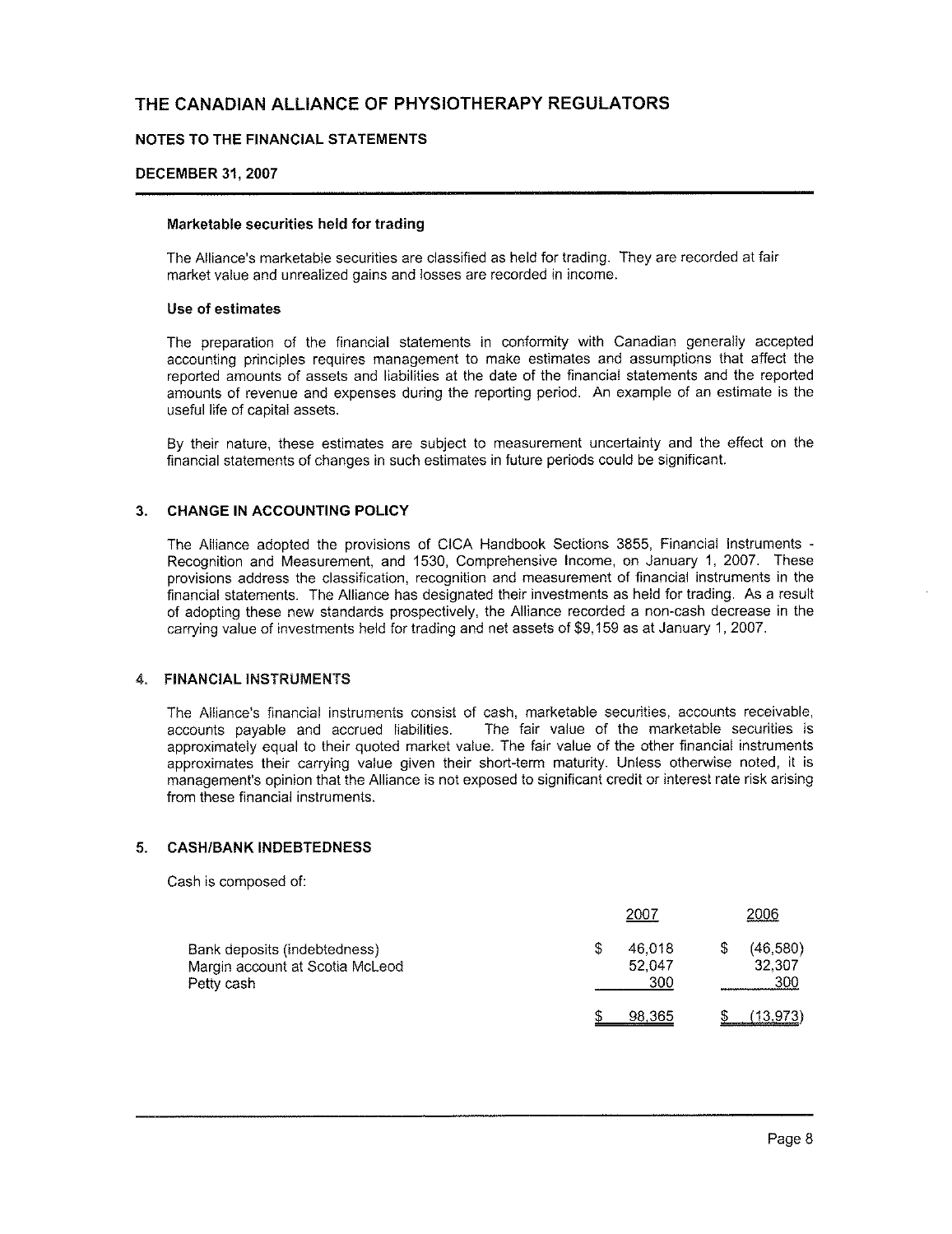#### NOTES TO THE FINANCIAL STATEMENTS

#### **DECEMBER 31, 2007**

#### **CAPITAL ASSETS** 6.

Capital assets, recorded at cost, are as follows:

|                                                                      |   | Cost                          |    | Accumulated<br>Amortization  |   | 2007<br>Net               | 2006<br><b>Net</b>              |
|----------------------------------------------------------------------|---|-------------------------------|----|------------------------------|---|---------------------------|---------------------------------|
| Furniture and fixtures<br>Web site development<br>Computer equipment | S | 123.452<br>111.110<br>120,875 | S  | 120,439<br>44,444<br>109.983 | S | 3.013<br>66.666<br>10.892 | \$<br>4,720<br>88,888<br>16,441 |
|                                                                      |   | 355,437                       | \$ | 274,866                      |   | 80.571                    | 110.049                         |
| Leasehold improvements, net                                          |   |                               |    |                              |   | 2.959                     | 9,470                           |
|                                                                      |   |                               |    |                              | S | 83.530                    | 119.519                         |

#### 7. DEFERRED REVENUE

Deferred revenue is composed of:

|                                                       | 2007               | 2006          |
|-------------------------------------------------------|--------------------|---------------|
| <b>Examination fees</b><br>Membership fees and levies | \$342.849<br>4.398 | 298,050<br>S. |
|                                                       | 347.247            | 298,050       |

#### 8. HRSDC

The Alliance received a grant from Human Resources and Skills Development Canada ("HRSDC") in late 2005 for financial assistance under the Foreign Credential Recognition Program, a program established to develop comprehensive, clear and consistent processes to assess and recognize the credentials of foreign-trained individuals in key occupations. The Alliance completed the project in 2007.

#### 9. INTERNAL RESTRICTIONS ON NET ASSETS

The Board of Directors has determined that the Alliance will maintain a contingency reserve fund to ensure continued operations should the Alliance be confronted with a harmful financial burden. In 2007, the Board of Directors increased the reserve by \$218,358 to \$793,358.

In addition the Board of Directors has established a reserve to provide for non-operational expenditures related to approved evaluation and research projects.

Internally restricted amounts are not available for any other purposes without the approval of the Board of Directors.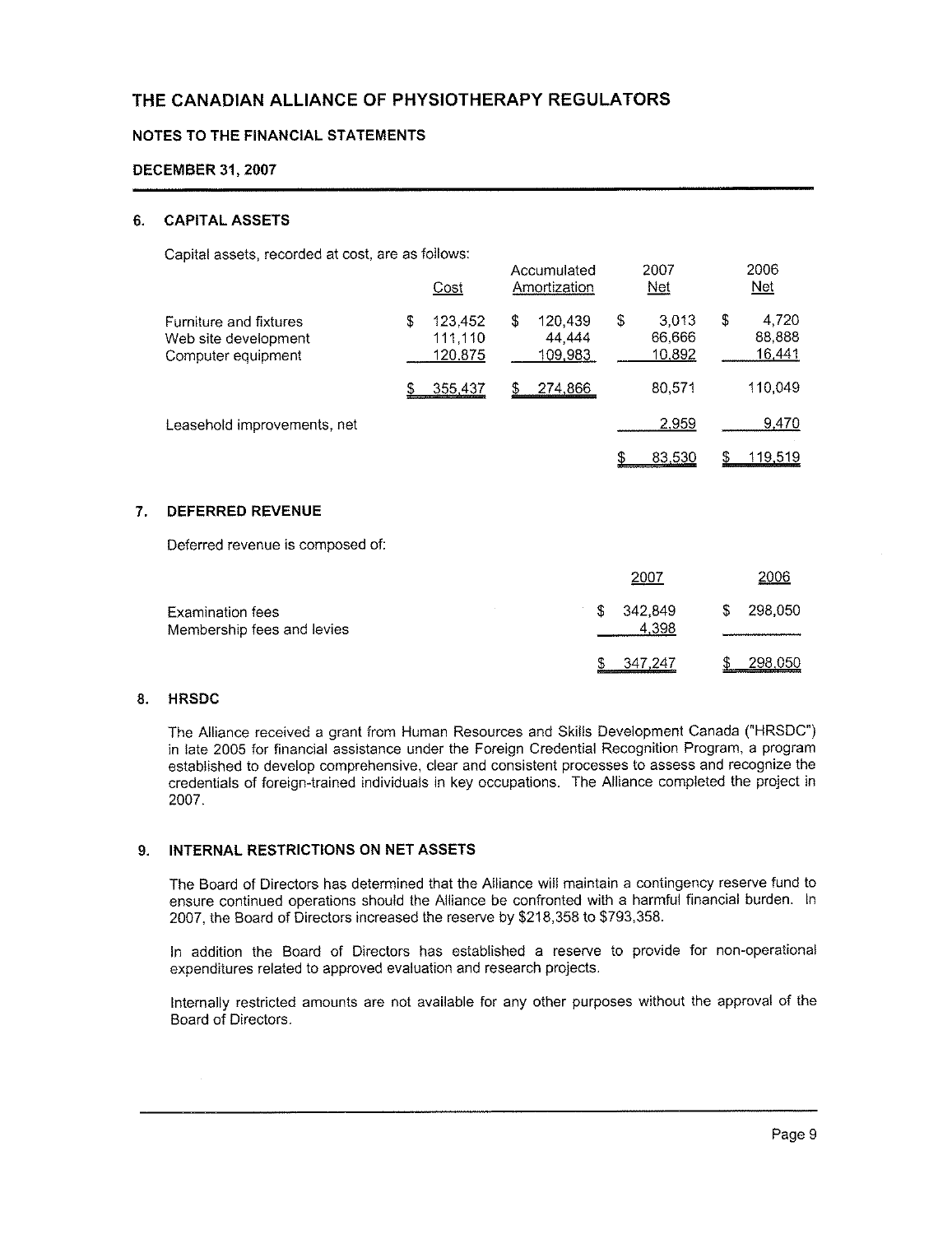#### NOTES TO THE FINANCIAL STATEMENTS

#### **DECEMBER 31, 2007**

#### **10. OPERATING LEASE COMMITMENTS**

The Alliance has obligations under operating leases for office equipment and space. The following are the annual lease commitments, including taxes and estimated charges for additional rent, parking and storage:

|                              |                                                                                | Office<br>equipment                        |                                      |   | <u>Total</u>                          |
|------------------------------|--------------------------------------------------------------------------------|--------------------------------------------|--------------------------------------|---|---------------------------------------|
| 2008<br>2009<br>2010<br>2011 | \$                                                                             | \$<br>12,312<br>3,078<br>_________________ | 93,994<br>93.994<br>93.994<br>39,164 | S | 106,306<br>97,072<br>93,994<br>39.164 |
|                              | The main company company and the property of the company of the company of the | 15.390                                     | 321.146                              |   | 336.536                               |

#### **11. COMPARATIVE FIGURES**

Certain 2006 comparative figures, as audited by the Alliance's previous auditors, have been reclassified in order to conform with the financial statement presentation adopted in 2007.